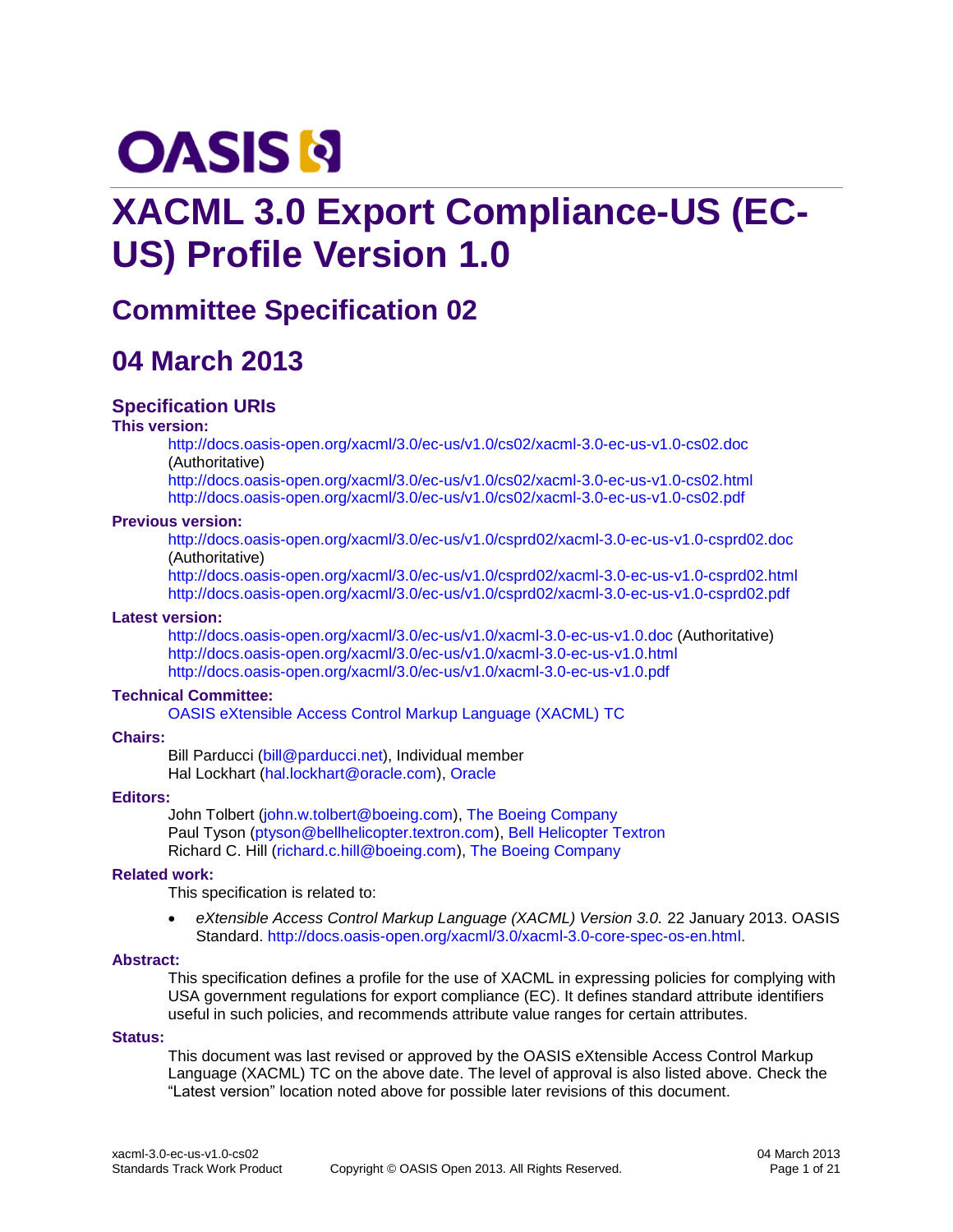Technical Committee members should send comments on this specification to the Technical Committee's email list. Others should send comments to the Technical Committee by using the ["Send A Comment"](http://www.oasis-open.org/committees/comments/index.php?wg_abbrev=xacml) button on the Technical Committee's web page at [http://www.oasis](http://www.oasis-open.org/committees/xacml/)[open.org/committees/xacml/.](http://www.oasis-open.org/committees/xacml/)

For information on whether any patents have been disclosed that may be essential to implementing this specification, and any offers of patent licensing terms, please refer to the Intellectual Property Rights section of the Technical Committee web page [\(http://www.oasis](http://www.oasis-open.org/committees/xacml/ipr.php)[open.org/committees/xacml/ipr.php\)](http://www.oasis-open.org/committees/xacml/ipr.php).

#### **Citation format:**

When referencing this specification the following citation format should be used:

#### **[xacml-ec-us-v1.0]**

*XACML 3.0 Export Compliance US (EC-US) Profile Version 1.0*. 04 March 2013. OASIS Committee Specification 02. [http://docs.oasis-open.org/xacml/3.0/ec-us/v1.0/cs02/xacml-3.0-ec](http://docs.oasis-open.org/xacml/3.0/ec-us/v1.0/cs02/xacml-3.0-ec-us-v1.0-cs02.html)[us-v1.0-cs02.html.](http://docs.oasis-open.org/xacml/3.0/ec-us/v1.0/cs02/xacml-3.0-ec-us-v1.0-cs02.html)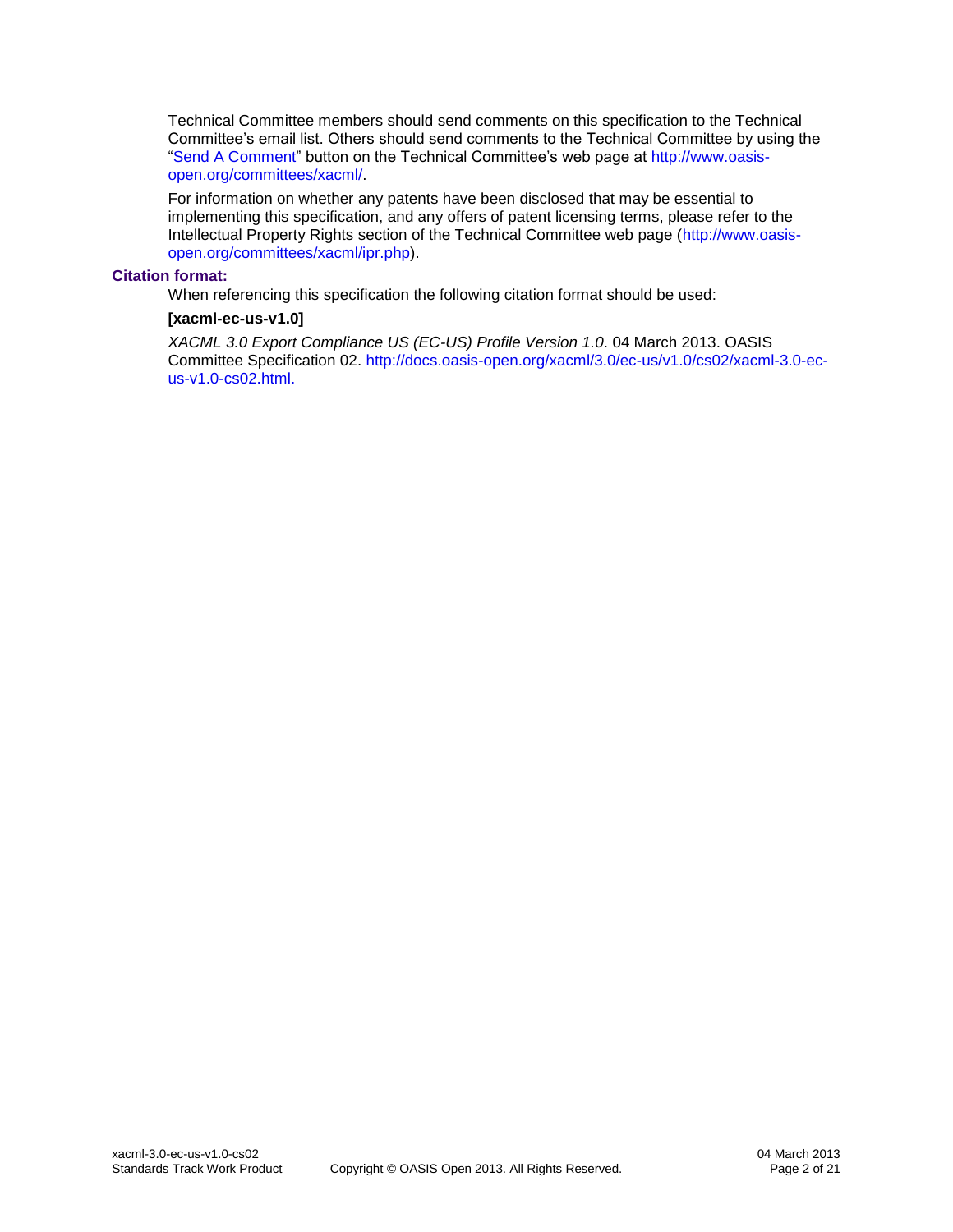# **Notices**

Copyright © OASIS Open 2013. All Rights Reserved.

All capitalized terms in the following text have the meanings assigned to them in the OASIS Intellectual Property Rights Policy (the "OASIS IPR Policy"). The full [Policy](http://www.oasis-open.org/policies-guidelines/ipr) may be found at the OASIS website.

This document and translations of it may be copied and furnished to others, and derivative works that comment on or otherwise explain it or assist in its implementation may be prepared, copied, published, and distributed, in whole or in part, without restriction of any kind, provided that the above copyright notice and this section are included on all such copies and derivative works. However, this document itself may not be modified in any way, including by removing the copyright notice or references to OASIS, except as needed for the purpose of developing any document or deliverable produced by an OASIS Technical Committee (in which case the rules applicable to copyrights, as set forth in the OASIS IPR Policy, must be followed) or as required to translate it into languages other than English.

The limited permissions granted above are perpetual and will not be revoked by OASIS or its successors or assigns.

This document and the information contained herein is provided on an "AS IS" basis and OASIS DISCLAIMS ALL WARRANTIES, EXPRESS OR IMPLIED, INCLUDING BUT NOT LIMITED TO ANY WARRANTY THAT THE USE OF THE INFORMATION HEREIN WILL NOT INFRINGE ANY OWNERSHIP RIGHTS OR ANY IMPLIED WARRANTIES OF MERCHANTABILITY OR FITNESS FOR A PARTICULAR PURPOSE.

OASIS requests that any OASIS Party or any other party that believes it has patent claims that would necessarily be infringed by implementations of this OASIS Committee Specification or OASIS Standard, to notify OASIS TC Administrator and provide an indication of its willingness to grant patent licenses to such patent claims in a manner consistent with the IPR Mode of the OASIS Technical Committee that produced this specification.

OASIS invites any party to contact the OASIS TC Administrator if it is aware of a claim of ownership of any patent claims that would necessarily be infringed by implementations of this specification by a patent holder that is not willing to provide a license to such patent claims in a manner consistent with the IPR Mode of the OASIS Technical Committee that produced this specification. OASIS may include such claims on its website, but disclaims any obligation to do so.

OASIS takes no position regarding the validity or scope of any intellectual property or other rights that might be claimed to pertain to the implementation or use of the technology described in this document or the extent to which any license under such rights might or might not be available; neither does it represent that it has made any effort to identify any such rights. Information on OASIS' procedures with respect to rights in any document or deliverable produced by an OASIS Technical Committee can be found on the OASIS website. Copies of claims of rights made available for publication and any assurances of licenses to be made available, or the result of an attempt made to obtain a general license or permission for the use of such proprietary rights by implementers or users of this OASIS Committee Specification or OASIS Standard, can be obtained from the OASIS TC Administrator. OASIS makes no representation that any information or list of intellectual property rights will at any time be complete, or that any claims in such list are, in fact, Essential Claims.

The name "OASIS" is a trademark of [OASIS,](http://www.oasis-open.org/) the owner and developer of this specification, and should be used only to refer to the organization and its official outputs. OASIS welcomes reference to, and implementation and use of, specifications, while reserving the right to enforce its marks against misleading uses. Please see<http://www.oasis-open.org/policies-guidelines/trademark> for above guidance.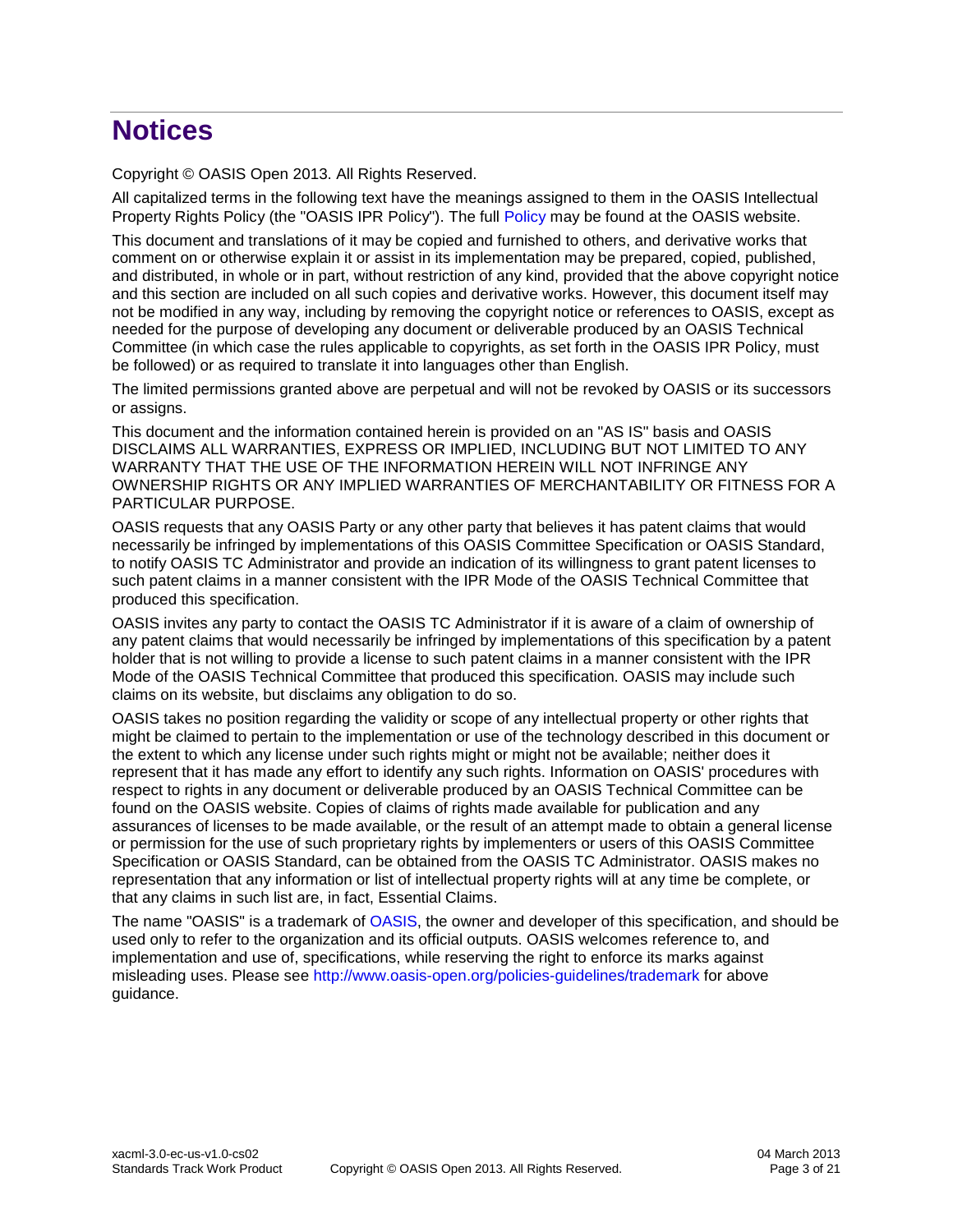# **Table of Contents**

| $\mathbf{1}$ |             |  |
|--------------|-------------|--|
|              |             |  |
|              |             |  |
|              |             |  |
|              |             |  |
|              |             |  |
|              |             |  |
| 2            |             |  |
|              |             |  |
|              |             |  |
|              |             |  |
|              |             |  |
|              |             |  |
|              |             |  |
|              |             |  |
|              |             |  |
|              |             |  |
|              |             |  |
|              |             |  |
|              |             |  |
|              |             |  |
|              |             |  |
| 3            |             |  |
|              |             |  |
| 4            |             |  |
|              |             |  |
|              |             |  |
| 5            |             |  |
|              |             |  |
|              |             |  |
|              | Appendix A. |  |
|              | Appendix B. |  |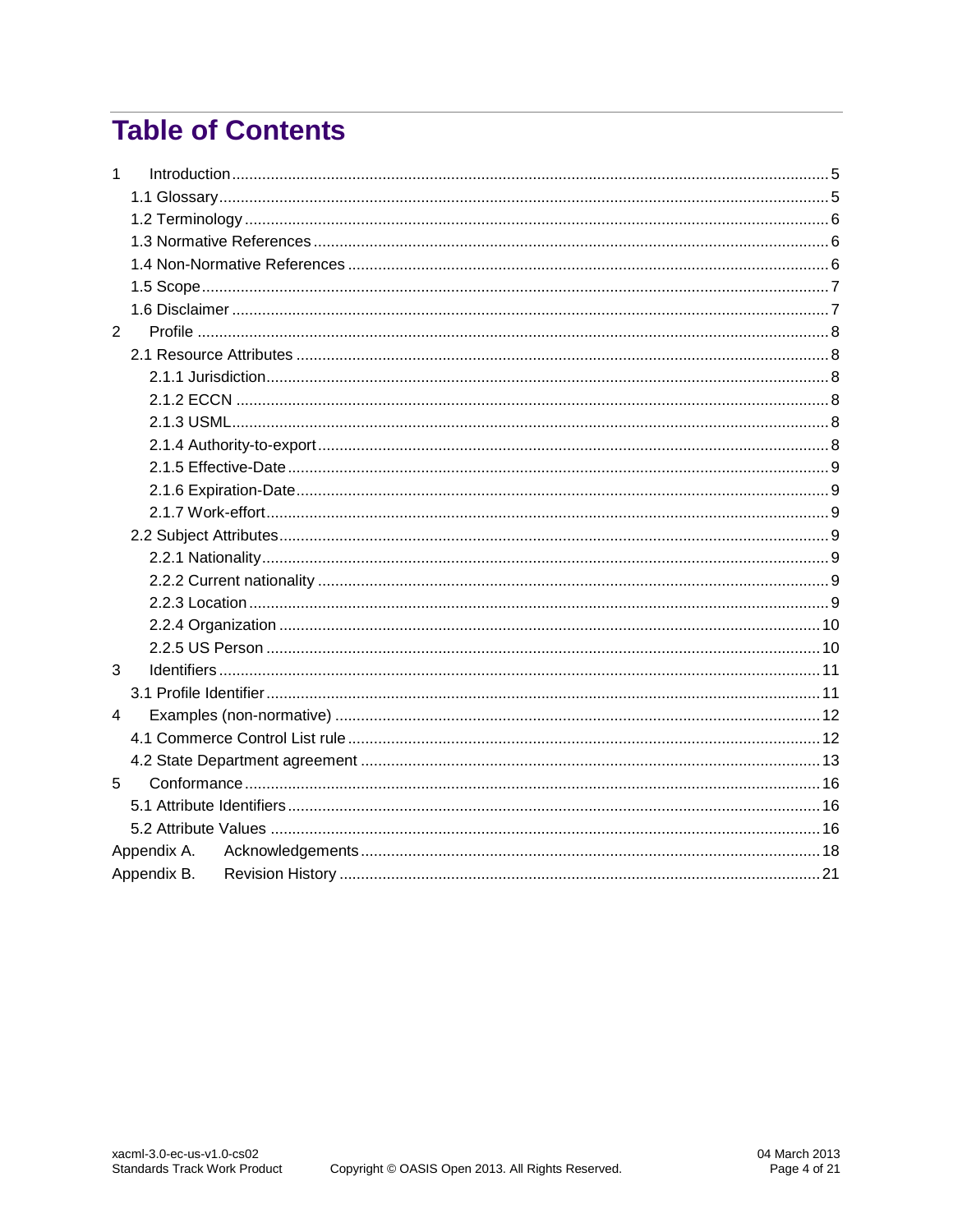# <span id="page-4-0"></span>**1 Introduction**

### **{non-normative}**

- This specification defines a profile for the use of the OASIS eXtensible Access Control Markup Language
- (XACML) **[\[XACML\]](#page-5-3)** to write policies that reflect the intent of United States government, particularly the
- Department of Commerce export compliance (EC) laws and regulations. Use of this profile requires no changes or extensions to the **[\[XACML\]](#page-5-3)** standard.
- This specification begins with a non-normative discussion of the topics of interest in this profile. The
- normative section of the specification describes the attributes defined by this profile and provides recommended usage patterns for attribute values.
- This specification assumes the reader is somewhat familiar with XACML. A brief overview sufficient to
- understand these examples is available in **[\[XACMLIntro\]](#page-6-2)**. Information about USA government export laws and regulations can be found at **[BIS]** and **[DDTC]**.
- 
- Any U.S. organization that ships goods, materials, software, and/or technical information may be subject
- to U.S. export control laws. Non-military products may be classified according to the U.S. Department of Commerce "Commerce Control List". Military products are controlled according to the United States
- Munitions List. Destination countries are also classified by a variety of criteria. Even specific entities and
- individuals may have restrictions. The recipient's U.S. person status, location, and organization must also
- be taken into account in these export control authorization decisions.
- This EC-US profile provides a standard framework for the subject and resource attributes that must be considered for U.S. export control decisions.

# <span id="page-4-1"></span>**1.1 Glossary**

### **Authority-to-export**

 A legal agreement authorizing exports. An export license is an example of an authorization document between the authoritative agency and an organization which has requested an exception to allow exports to otherwise prohibited locations. "NLR" (No License Required) indicates that no export license is required for the export of the item in question.

### **CCL, Commerce Control List**

Regulations that define the geopolitical restrictions on goods and services covered by *EAR*.

### **Country**

 A national political administrative unit recognized, for diplomatic and trade purposes, by the US government.

### **Current nationality**

 For any person, the *current nationality* is the *country* that most recently granted citizenship to that person.

### **EAR**

 Export Administration Regulations, US laws and regulations administered by the Department of Commerce.

### **ECCN**

 Export Control Classification Number, a classification system for data and products covered by *EAR*.

### **Effective date**

 The date on which an authorization document or export license takes effect, thereby implying access for authorized purposes.

### **Expiration date**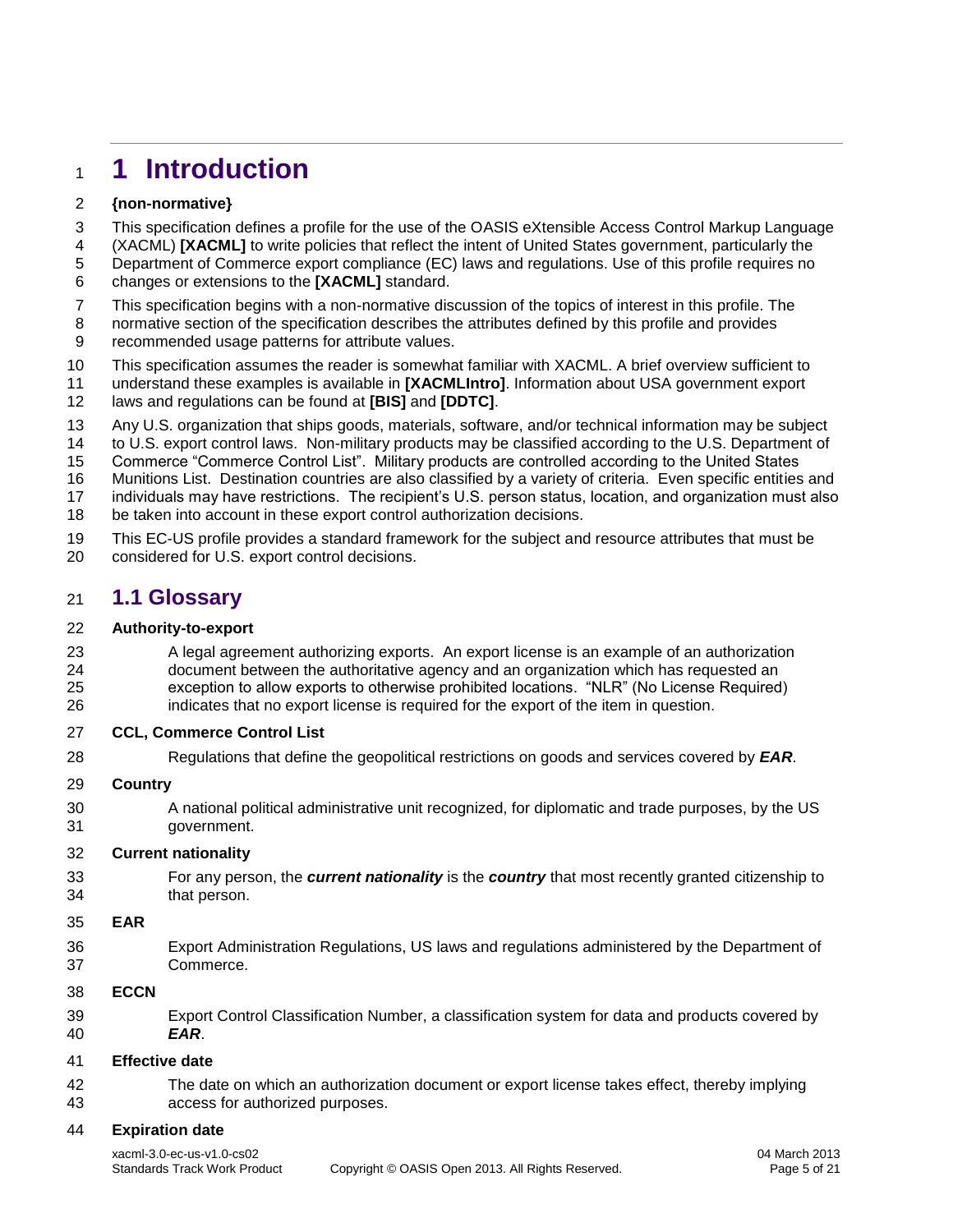The date on which an authorization document or export license expires, thereby terminating access.

#### **ITAR**

 International Traffic in Arms Regulations; USA laws and regulations administered by the Department of State.

#### **Jurisdiction**

 The US department which governs the applicable export regulations: either Department of Commerce for EAR or Department of State for ITAR.

#### **Location**

The *country* in which a person is currently located.

#### **Nationality**

A country of which a person is a citizen.

#### **Organization**

A company or other legal entity of which a person can be an employee or agent.

#### **USML**

United States Munitions List, a classification system for data and products covered by *ITAR*.

#### **US Person**

 A designation that a person meets the requirements to be considered exempt from most US government export regulations.

#### **Work effort**

 This attribute can be used to indicate the specific work effort, statement of work, project, or program which is associated with the export-controlled resource. This attribute provides additional granularity to limit access to users within organizations to those with a specific need to know for a given work effort.

# <span id="page-5-0"></span>**1.2 Terminology**

70 The key words "MUST", "MUST NOT", "REQUIRED", "SHALL", "SHALL NOT", "SHOULD", "SHOULD<br>71 NOT", "RECOMMENDED", "MAY", and "OPTIONAL" in this document are to be interpreted as describe NOT", "RECOMMENDED", "MAY", and "OPTIONAL" in this document are to be interpreted as described in **[\[RFC2119\]](#page-5-4)**.

### <span id="page-5-1"></span>**1.3 Normative References**

<span id="page-5-4"></span><span id="page-5-3"></span>

| 74 | <b>[RFC2119]</b> | S. Bradner, Key words for use in RFCs to Indicate Requirement Levels, |
|----|------------------|-----------------------------------------------------------------------|
| 75 |                  | http://www.ietf.org/rfc/rfc2119.txt, IETF RFC 2119, March 1997.       |
| 76 | [XACML]          | OASIS, Committee Draft 02, 21 January 2010, eXtensible Access Control |
| 77 |                  | Markup Language (XACML) Version 3.0, http://docs.oasis-               |
| 78 |                  | open.org/xacml/3.0/xacml-3.0-core-spec-cd-04-en.doc.                  |

# <span id="page-5-2"></span>**1.4 Non-Normative References**

| 80<br>81 | [BIS]         | US Department of Commerce Bureau of Industry and Security,<br>http://www.bis.doc.gov/         |
|----------|---------------|-----------------------------------------------------------------------------------------------|
| 82<br>83 | <b>IDDTC1</b> | US Department of State Directorate of Defense Trade Controls,<br>http://www.pmddtc.state.gov/ |
| 84<br>85 | [ISO3166]     | ISO 3166 Maintenance agency (ISO 3166/MA),<br>http://www.iso.org/iso/country_codes.htm        |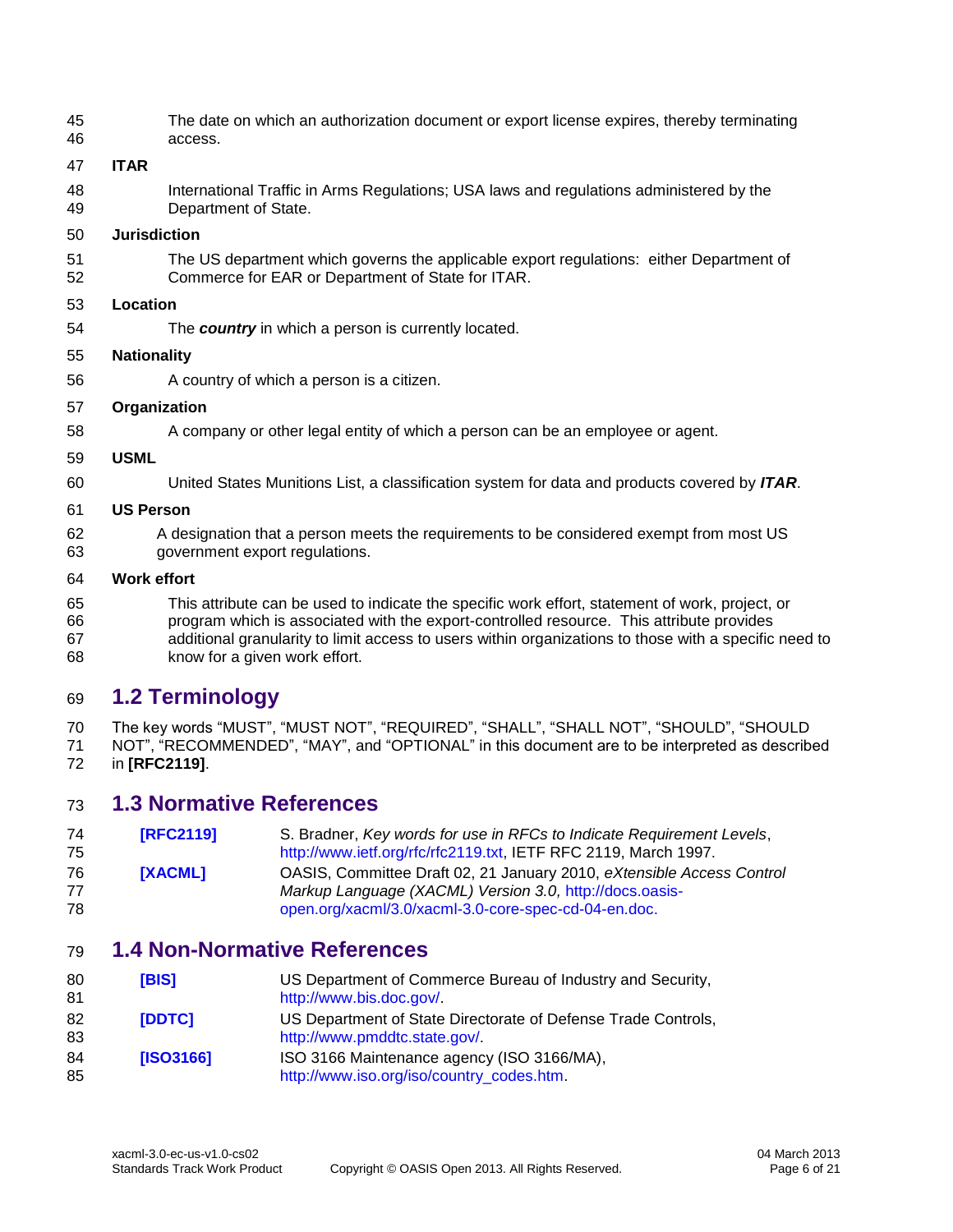<span id="page-6-2"></span>

| 86 | <b>IXACMLIntrol</b> | OASIS XACML TC, A Brief Introduction to XACML, 14 March 2003,           |
|----|---------------------|-------------------------------------------------------------------------|
| 87 |                     | http://www.oasis-                                                       |
| 88 |                     | open.org/committees/download.php/2713/Brief_Introduction_to_XACML.html. |

# <span id="page-6-0"></span>**1.5 Scope**

- Many export compliance decisions can be made on the basis of the subject's *location*, *organization*, and
- *nationalities* (including country of birth) or *current nationality*, and the resource's *ECCN* or *USML*
- classification. This profile defines standard XACML attributes for these properties, and recommends the use of standardized attribute values.
- In practice, an organization's export compliance policies will be a mixture of rules derived from US
- government laws and regulations, along with enterprise-specific rules derived from government-approved
- bilateral or multilateral agreements with foreign organizations.

# <span id="page-6-1"></span>**1.6 Disclaimer**

- NOTHING IN THIS PROFILE IS INTENDED TO BE A LEGALLY CORRECT INTERPRETATION OR
- APPLICATION OF US GOVERNMENT EXPORT LAWS OR REGULATIONS. USE OF THIS PROFILE IN
- AN ACCESS CONTROL SYSTEM DOES NOT CONSTITUTE COMPLIANCE WITH US EXPORT
- RESTRICTIONS. THIS PROFILE HAS NOT BEEN REVIEWED OR ENDORSED BY THE US
- GOVERNMENT AGENCIES RESPONSIBLE FOR ENFORCING USA EXPORT LAWS, NOR BY ANY
- LEGAL EXPERT IN THIS FIELD.
- Organizations that use this profile should ensure their export compliance by consulting the resources at
- **[\[BIS\]](http://www.bis.doc.gov/)** and **[\[DDTC\]](http://www.pmddtc.state.gov/)**, and by engaging qualified professional legal services.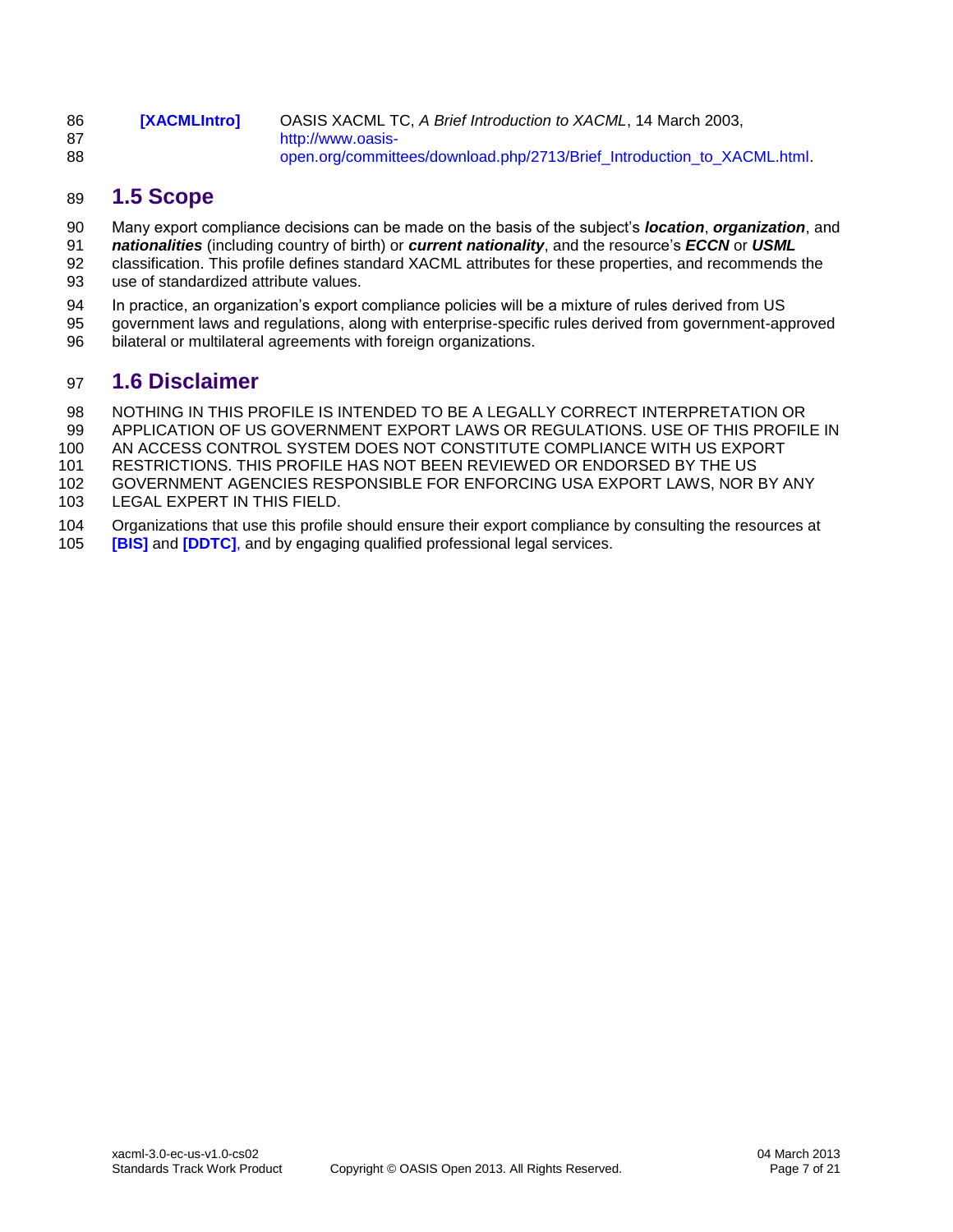# <span id="page-7-0"></span>**2 Profile**

# <span id="page-7-1"></span>**2.1 Resource Attributes**

# <span id="page-7-2"></span>**2.1.1 Jurisdiction**

- To identify whether a resource is controlled under **[ITAR]** or **[EAR]**, the following attribute identifier shall be used:
- urn:oasis:names:tc:xacml:3.0:ec-us:resource:jurisdiction
- 112 The DataType of this attribute is http://www.w3.org/2001/XMLSchema#string. The value of the
- attribute SHALL be "ITAR" or "EAR".

### <span id="page-7-3"></span>**2.1.2 ECCN**

ECCN classification values shall be designated with the following attribute identifier:

urn:oasis:names:tc:xacml:3.0:ec-us:resource:eccn

- The DataType of this attribute is <http://www.w3.org/2001/XMLSchema#string>.
- The attribute value (or pattern) used in equality or matching comparisons (in *policies*), and the attribute values used in the *decision context* SHALL conform to the following requirements:
- 120 The base ECCN classification shall be 5 characters with upper-case letters. 9A120
- 122 Subclassification levels may be used, corresponding to the subparagraph labels in the **CCL**. The subclassification designators shall be delimited with dots ("."). 3A001.b.1.a.4.c
- 125 Items without an ECCN may be identified as "EAR99".
- 126 All comparisons shall be case-sensitive.

# <span id="page-7-4"></span>**2.1.3 USML**

- USML classification values shall be designated with the following attribute identifier:
- urn:oasis:names:tc:xacml:3.0:ec-us:resource:usml
- The DataType of this attribute is <http://www.w3.org/2001/XMLSchema#string>.

 The attribute value (or pattern) used in equality or matching comparisons (in *policies*), and the attribute values used in the *decision context* SHALL conform to the following requirements:

133 • The minimal value (or pattern) shall consist of an upper-case roman numeral (in the range specified 134 by the **USML**), followed by a balanced set of parentheses containing a single lower-case letter. VIII(i)

- 136 Additional balanced parentheses may be appended to the minimal value (or pattern), corresponding to subparagraph designations in the *USML*.
- 138  $V(b)(7)(c)(2)$
- 139 All comparisons shall be case-sensitive.

### <span id="page-7-5"></span>**2.1.4 Authority-to-export**

- Authorization-document values shall be designated with the following attribute identifier:
- urn:oasis:names:tc:xacml:3.0:ec-us:resource:authority-to-export
- The DataType of this attribute is <http://www.w3.org/2001/XMLSchema#string>.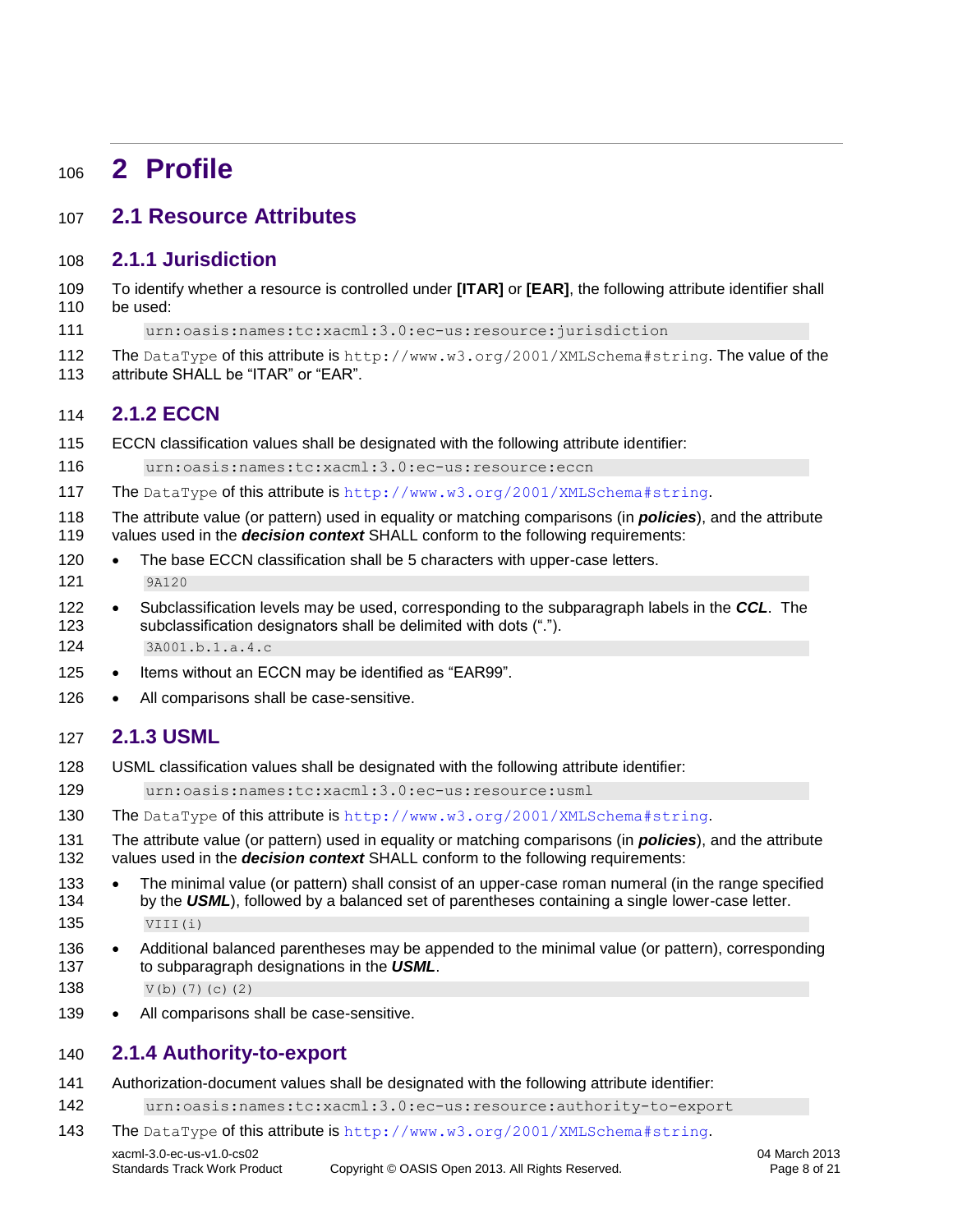- Authority-to-export values may include "EAR99", "NLR" (No License Required), or the type of license as
- well as license numbers for tracking. Examples of license types include TAA (Technical Assistance
- Agreement, a type of ITAR license), MLA (Manufacturing License Agreement, a type of ITAR license), or
- EAR. Examples of attribute values could be TA1234-56 or AG1234-56.

### <span id="page-8-0"></span>**2.1.5 Effective-Date**

- Effective-date values shall be designated with the following attribute identifier:
- urn:oasis:names:tc:xacml:3.0:ec-us:resource:effective-date
- The DataType of this attribute is <http://www.w3.org/2001/XMLSchema#date>.
- This attribute can be used to indicate the date on which an export license takes effect, thereby implying
- access for authorized purposes.

### <span id="page-8-1"></span>**2.1.6 Expiration-Date**

- Expiration-date values shall be designated with the following attribute identifier:
- urn:oasis:names:tc:xacml:3.0:ec-us:resource:expiration-date
- 157 The DataType of this attribute is <http://www.w3.org/2001/XMLSchema#date>.
- The date on which an export license expires, thereby terminating access.

# <span id="page-8-2"></span>**2.1.7 Work-effort**

- Work-effort values shall be designated with the following attribute identifier:
- urn:oasis:names:tc:xacml:3.0:ec-us:resource:work-effort
- The DataType of this attribute is <http://www.w3.org/2001/XMLSchema#string>.
- This attribute can be used to indicate the specific work effort, statement of work, project, or program
- which is associated with the export-controlled resource. This attribute provides additional granularity to
- limit access to users within organizations to those with a specific need to know for a given work effort.

# <span id="page-8-3"></span>**2.2 Subject Attributes**

### <span id="page-8-4"></span>**2.2.1 Nationality**

- Nationality values applicable to a subject SHALL be designated with the following attribute identifier:
- urn:oasis:names:tc:xacml:3.0:ec-us:subject:nationality
- 170 The DataType of this attribute is http://www.w3.org/2001/XMLSchema#string. The value of this attribute MUST be in the range of 2-letter country codes defined by **[ISO3166]**.
- A request context may have several instances of this attribute to reflect multiple citizenships held by a
- subject. Nationality must include country of birth if different from other nationalities held by the subject.

# <span id="page-8-5"></span>**2.2.2 Current nationality**

- The most recent nationality value applicable to a subject SHALL be designated with the following attribute identifier:
- urn:oasis:names:tc:xacml:3.0:ec-us:subject:current-nationality
- 178 The DataType of this attribute is http://www.w3.org/2001/XMLSchema#string. The value of this
- attribute MUST be in the range of 2-letter country codes defined by **[ISO3166]**.

# <span id="page-8-6"></span>**2.2.3 Location**

- The current geographical location of a subject SHALL be designated with the following attribute identifier:
- urn:oasis:names:tc:xacml:3.0:ec-us:subject:location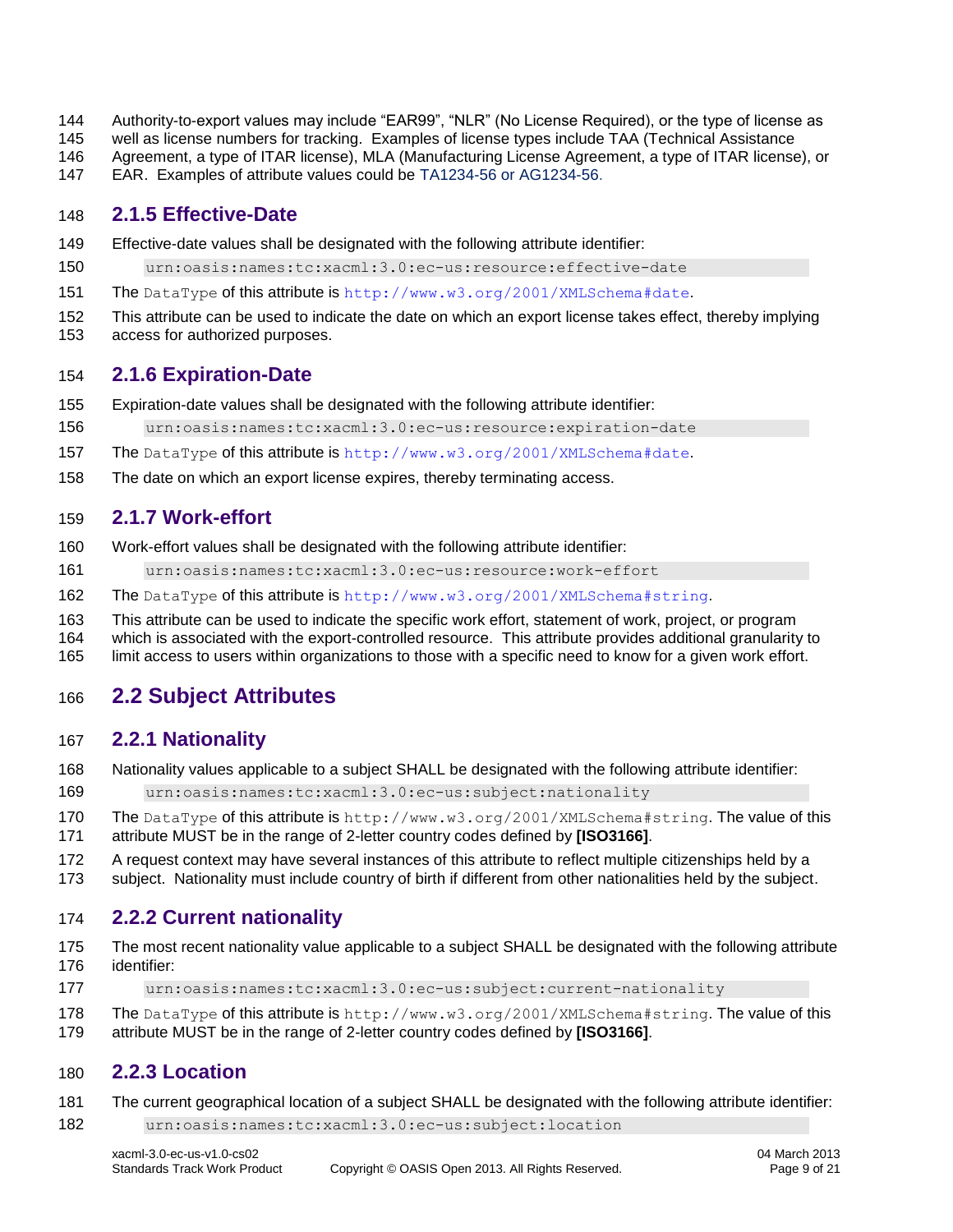The DataType of this attribute is http://www.w3.org/2001/XMLSchema#string. The value of this attribute MUST be in the range of 2-letter country codes defined by **[ISO3166]**.

# <span id="page-9-0"></span>**2.2.4 Organization**

- The organization of which the subject is an employee or agent SHALL be designated with the following attribute identifier:
- urn:oasis:names:tc:xacml:3.0:ec-us:subject:organization
- The DataType of this attribute is <http://www.w3.org/2001/XMLSchema#string>.
- 
- 191 Organization shall denote the organization to which the subject in the request belongs. A common
- 192 scheme such as DUNS SHOULD be used to promote interoperability.

# <span id="page-9-1"></span>**2.2.5 US Person**

- The following attribute identifier SHALL be used to designate a subject's status as a *US person*:
- urn:oasis:names:tc:xacml:3.0:ec-us:subject:us-person
- The DataType of this attribute is http://www.w3.org/2001/XMLSchema#boolean.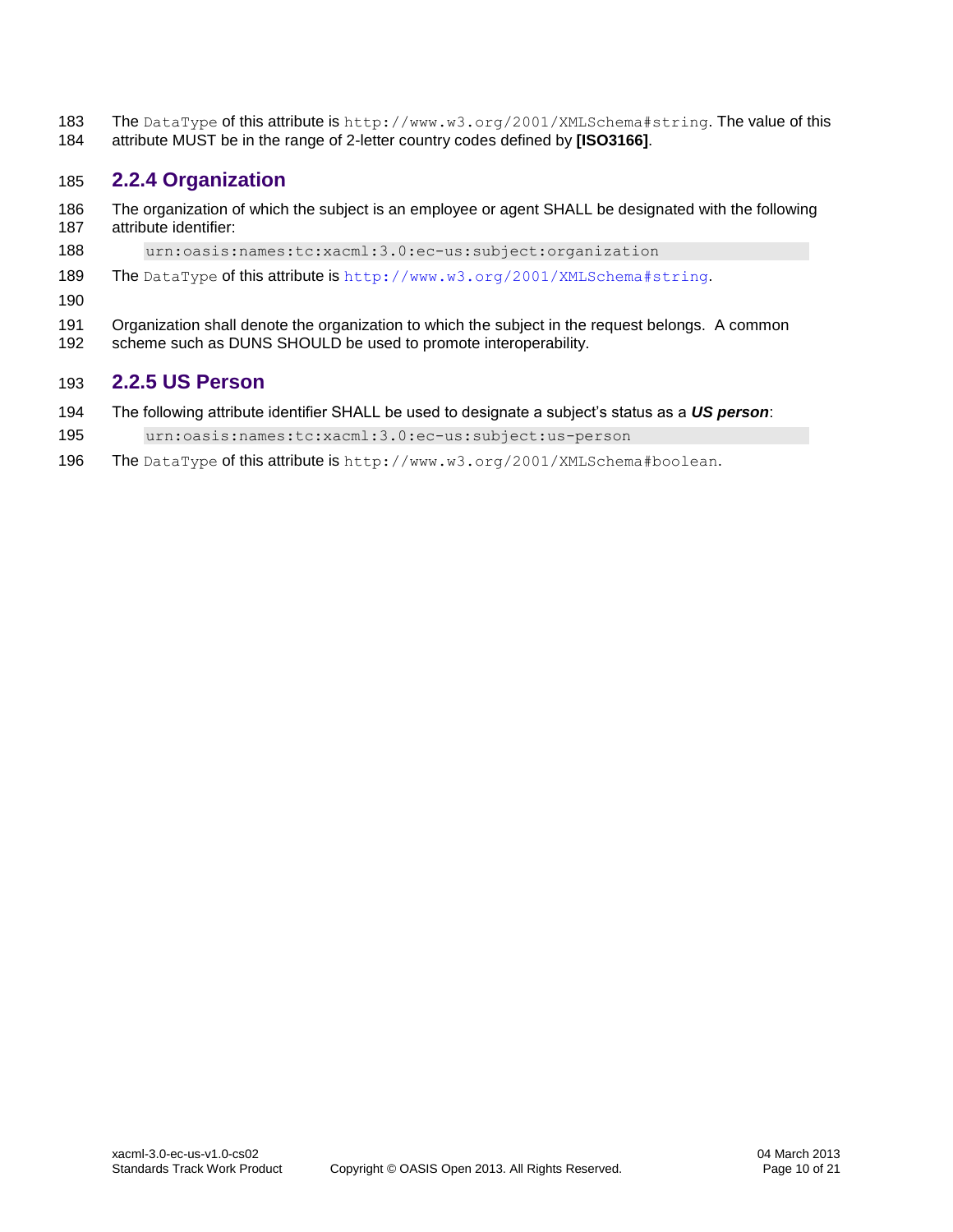# <span id="page-10-0"></span>**3 Identifiers**

This profile defines the following URN identifiers.

# <span id="page-10-1"></span>**3.1 Profile Identifier**

 The following identifier SHALL be used as the identifier for this profile when an identifier in the form of a URI is required.

urn:oasis:names:tc:xacml:3.0:profiles:ec-us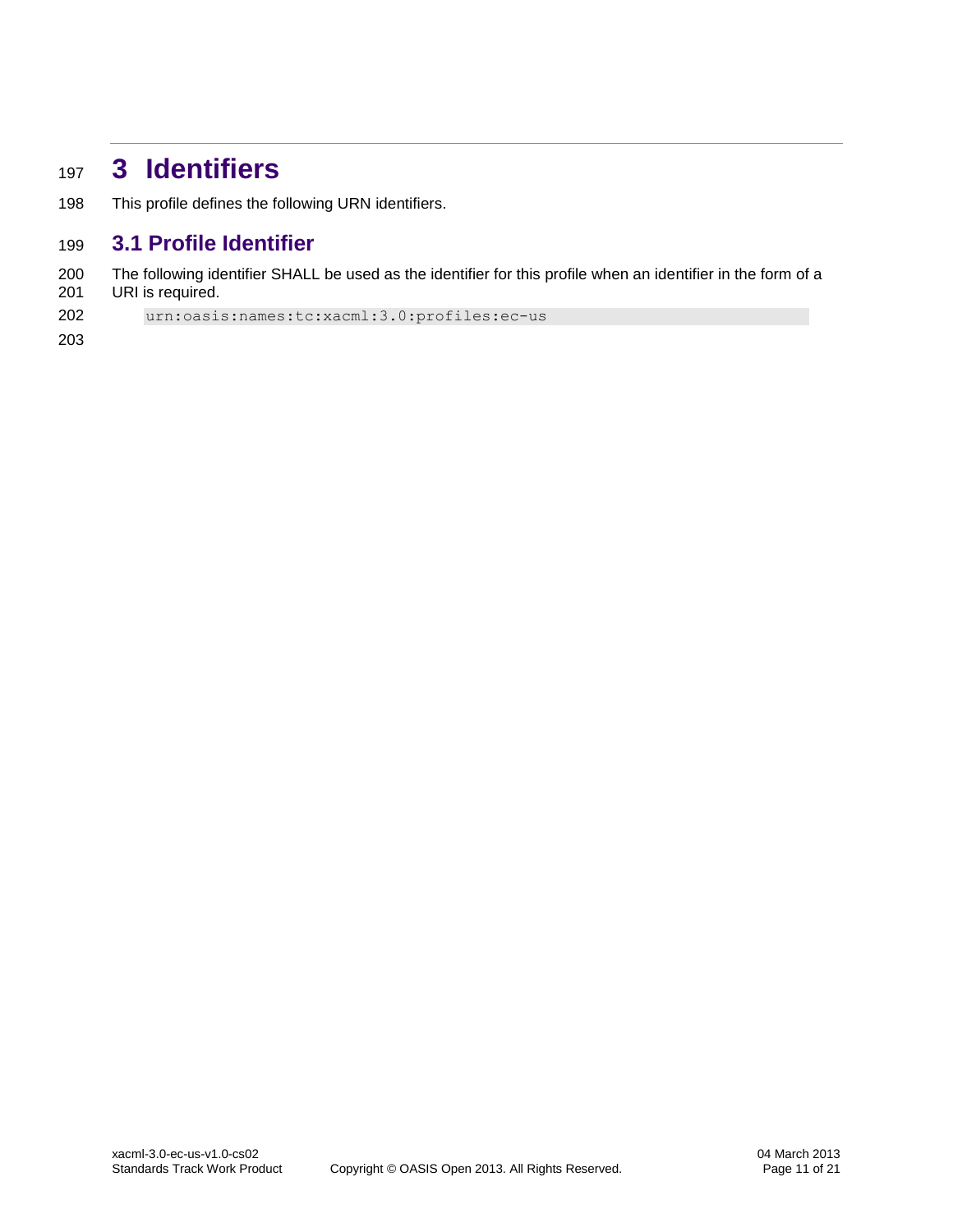# <span id="page-11-0"></span>**4 Examples (non-normative)**

```
205 This section contains two examples illustrating the use of the attribute IDs defined by this profile.
```

```
206 The following entity definitions are used in these examples
```

| 207 | ENTITY ec-us-subj "urn:oasis:names:tc:xacml:3.0:ec-us:subject:"     |
|-----|---------------------------------------------------------------------|
| 208 | ENTITY ec-us-res "urn:oasis:names:tc:xacml:3.0:ec-us:resource:"     |
| 209 | ENTITY func10 "urn:oasis:names:tc:xacml:1.0:function:"              |
| 210 | ENTITY resource category</th                                        |
| 211 | "urn:oasis:names:tc:xacml:3.0:attribute-category:resource">         |
| 212 | ENTITY subject category</th                                         |
| 213 | "urn:oasis:names:tc:xacml:1.0:subject-category:access-subject">     |
| 214 | ENTITY xacml-res "urn: oasis: names: tc: xacml: 1.0: resource: "    |
| 215 | ENTITY xs "http://www.w3.org/2001/XMLSchema#"                       |
| 216 | ENTITY rca "urn:oasis:names:tc:xacml:1.0:rule-combining-algorithm:" |
|     |                                                                     |

Some required attributes, not essential for understanding, are omitted from the examples.

# <span id="page-11-1"></span>**4.1 Commerce Control List rule**

- This illustrates one way to implement a rule for an *ECCN* as defined in the *CCL*. In English
- *Deny access to persons and locations in the anti-terrorism (AT1) and non-proliferation (NP1) country lists*
- *if the resource has ECCN starting with "3A980".*

| 222 | [a1]    | <policy< th=""></policy<>                                      |
|-----|---------|----------------------------------------------------------------|
| 223 | [a2]    | xmlns="urn:oasis:names:tc:xacml:3.0:core:schema:wd-17"         |
| 224 | [a3]    | PolicyId="urn:oasis:names:tc:xacml:3.0:ec-us:example:CCL"      |
| 225 | [a4]    | RuleCombiningAlgId="&rcafirst-applicable"                      |
| 226 | [a5]    | $Version="1.0"$                                                |
| 227 | [a6]    | <description>Simple rule for one ECCN.</description>           |
| 228 | [a7]    | $\frac{1}{2}$                                                  |
| 229 | [a8]    | <variabledefinition variableid="AT1"></variabledefinition>     |
| 230 | [a9]    | <apply functionid="&amp;func10;any-of-any"></apply>            |
| 231 | [a10]   | <function functionid="&amp;func10; string-equal"></function>   |
| 232 | [a11]   | <apply functionid="&amp;func10;string-union"></apply>          |
| 233 | [a12]   | <attributedesignator< th=""></attributedesignator<>            |
| 234 | [a13]   | AttributeId="&ec-us-subjcurrent-nationality"                   |
| 235 | [a14]   | Category="&subject category;"                                  |
| 236 | $[a15]$ | DataType="&xs string"                                          |
| 237 | $[a16]$ | MustBePresent="false"/>                                        |
| 238 | [a17]   | <attributedesignator< th=""></attributedesignator<>            |
| 239 | [a18]   | AttributeId="&ec-us-subjlocation"                              |
| 240 | [a19]   | Category="&subject category;"                                  |
| 241 | $[a20]$ | DataType="&xs string"                                          |
| 242 | [a21]   | MustBePresent="false"/>                                        |
| 243 | $[a22]$ | $\langle \text{Apply} \rangle$                                 |
| 244 | $[a23]$ | <apply functionid="&amp;func10; string-bag"></apply>           |
| 245 | $[a24]$ | <attributevalue datatype="&amp;xs; string">SD</attributevalue> |
| 246 | $[a25]$ | <attributevalue datatype="&amp;xs; string">SY</attributevalue> |
| 247 | [a26]   | $\langle$ /Apply>                                              |
| 248 | $[a27]$ | $\langle$ /Apply>                                              |
| 249 | $[a28]$ |                                                                |
| 250 | $[a29]$ | <variabledefinition variableid="NP1"></variabledefinition>     |
| 251 | [a30]   | <apply functionid="&amp;func10;any-of-any"></apply>            |
| 252 | [a31]   | <function functionid="&amp;func10;string-equal"></function>    |
| 253 | $[a32]$ | <apply functionid="&amp;func10; string-union"></apply>         |
| 254 | $[a33]$ | <attributedesignator< th=""></attributedesignator<>            |
| 255 | [a34]   | AttributeId="&ec-us-subjcurrent-nationality"                   |
| 256 | $[a35]$ | Category="&subject category;"                                  |
| 257 | $[a36]$ | DataType="&xs string"                                          |
| 258 | [a37]   | MustBePresent="false"/>                                        |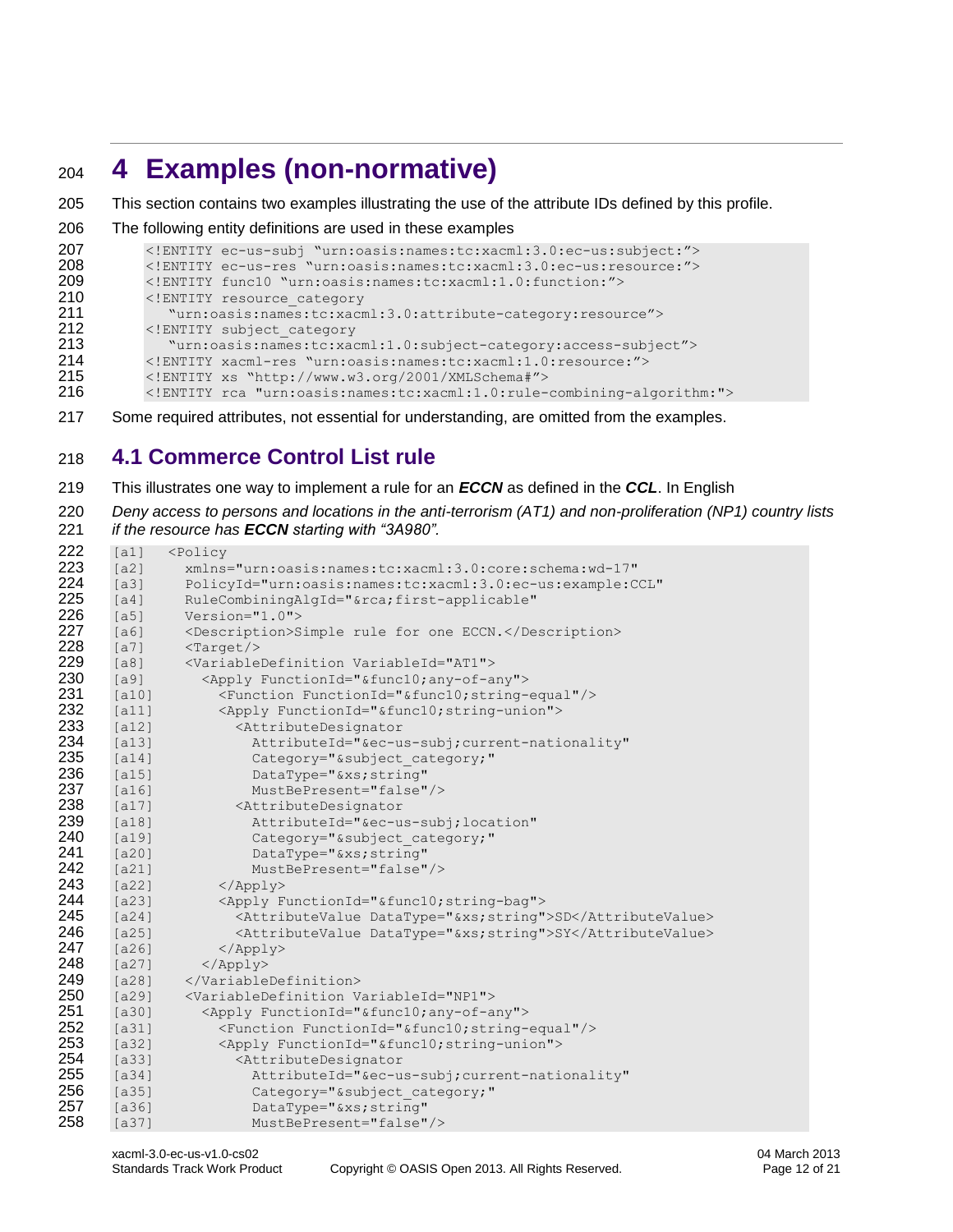| 259 | $[a38]$ | <attributedesignator< th=""></attributedesignator<>                 |
|-----|---------|---------------------------------------------------------------------|
| 260 | $[a39]$ | AttributeId="&ec-us-subjlocation"                                   |
| 261 | [a40]   | Category="&subject category;"                                       |
| 262 | [a41]   | DataType="&xs string"                                               |
| 263 | [a42]   | MustBePresent="false"/>                                             |
| 264 | [a43]   | $\langle$ /Apply>                                                   |
| 265 | [a44]   | <apply functionid="&amp;func10;string-bag"></apply>                 |
| 266 | $[a45]$ | <attributevalue datatype="&amp;xs;string">IR</attributevalue>       |
| 267 | $[a46]$ | <attributevalue datatype="&amp;xs; string">PK</attributevalue>      |
| 268 | $[a47]$ | $\langle$ /Apply>                                                   |
| 269 | $[a48]$ | $\langle$ /Apply>                                                   |
| 270 | $[a49]$ |                                                                     |
| 271 | $[a50]$ | <rule effect="Deny" ruleid="3A980"></rule>                          |
| 272 | [a51]   | <description></description>                                         |
| 273 | $[a52]$ | Voice print identification and analysis equipment and parts"        |
| 274 | $[a53]$ |                                                                     |
| 275 | [a54]   | $<$ Target>                                                         |
| 276 | $[a55]$ | $\langle$ AnyOf>                                                    |
| 277 | $[a56]$ | $\langle \text{AllOf} \rangle$                                      |
| 278 | $[a57]$ | <match matchid="&amp;func10; string-regexp-match"></match>          |
| 279 | $[a58]$ | <attributevalue datatype="&amp;xs;string">^3A980.*</attributevalue> |
| 280 | $[a59]$ | <attributedesignator< th=""></attributedesignator<>                 |
| 281 | $[a60]$ | AttributeId="&ec-us-reseccn"                                        |
| 282 | [a61]   | Category="&resource category;"                                      |
| 283 | $[a62]$ | DataType="&xsstring"                                                |
| 284 | $[a63]$ | MustBePresent="false"/>                                             |
| 285 | [a64]   | $\langle$ /Match>                                                   |
| 286 | $[a65]$ | $\langle$ /AllOf>                                                   |
| 287 | $[a66]$ | $\langle$ /AnyOf>                                                   |
| 288 | $[a67]$ | $\langle$ Target>                                                   |
| 289 | $[a68]$ | <condition></condition>                                             |
| 290 | $[a69]$ | <apply functionid="&amp;func10;or"></apply>                         |
| 291 | $[a70]$ | <variablereference variableid="AT1"></variablereference>            |
| 292 | $[a71]$ | <variablereference variableid="NP1"></variablereference>            |
| 293 | $[a72]$ | $\langle \text{Apply} \rangle$                                      |
| 294 | $[a73]$ |                                                                     |
| 295 | $[a74]$ | $\langle$ /Rule>                                                    |
| 296 | [a75]   | $\langle$ /Policy>                                                  |

297 [a8-a28] Define a variable that returns true if the subject's current-nationality or location is "SD" or "SY". These are the countries listed under the anti-terrorism reason for control in the *CCL*.

- 299 [a29-a49] Define another variable to check if current-nationality or location is in the group of countries controlled for nuclear non-proliferation.
- NOTE: In a real policy, it would be convenient to define variables corresponding to each "reason for control" in the CCL. This example only refers to 2 such variables.
- [a50] Define a rule that applies to resources with an *ECCN* classification (eccn) of "3A980".
- [a68-a73] Test if subject has a current-nationality or location that is controlled for this classification.
- NOTE: A real policy could have rules for every *ECCN* classification used in the enterprise (or defined by **[BIS]**).

# <span id="page-12-0"></span>**4.2 State Department agreement**

- This illustrates one way to write a XACML policy to implement an export authorization. In English:
- *Employees of BrazilEnterprise and employees of CanadianEnterprise who have no other nationality*
- *attributes than "CA" or BR" are permitted to view resources identified with an "EXP" suffix that are*
- *classified as "ITAR" and have USML code "VIII(h)".*
- The (fictional) authorizing document is a Technical Assistance Agreement (TAA) identified as "TA-XYZ-00".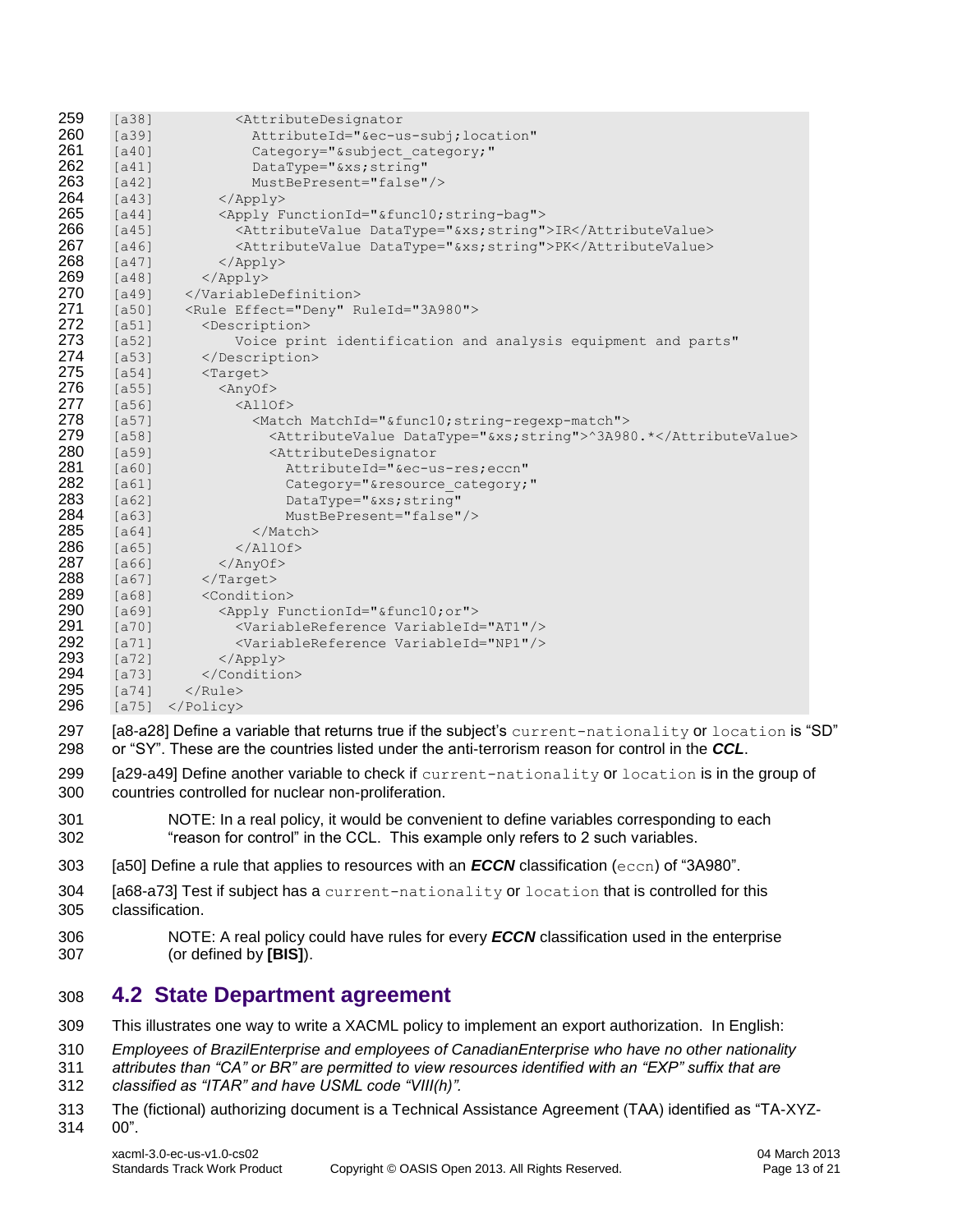| 315 | [b1]    | <policy< th=""></policy<>                                                      |
|-----|---------|--------------------------------------------------------------------------------|
| 316 | [b2]    | xmlns="urn:oasis:names:tc:xacml:3.0:core:schema:wd-17"                         |
| 317 | [b3]    | PolicyId="TA-XYZ-00"                                                           |
| 318 | [b4]    | RuleCombiningAlgId="&rcafirst-applicable"                                      |
| 319 | [b5]    | $Version="1.0"$                                                                |
| 320 | [b6]    | <description></description>                                                    |
| 321 | [b7]    | Permit exports to Canadian and Brazilian partners.                             |
| 322 | [b8]    |                                                                                |
| 323 | [b9]    | $<$ Target>                                                                    |
| 324 |         |                                                                                |
| 325 | [b10]   | <anyof></anyof>                                                                |
|     | [b11]   | <allof></allof>                                                                |
| 326 | [b12]   | <match matchid="&amp;func10;string-regexp-match"></match>                      |
| 327 | [b13]   | <attributevalue datatype="&amp;xs;string">EXP\$</attributevalue>               |
| 328 | [b14]   | <attributedesignator< th=""></attributedesignator<>                            |
| 329 | [b15]   | AttributeId="&xacml-res resource-id"                                           |
| 330 | [b16]   | Category="&resource category;"                                                 |
| 331 | [b17]   | DataType="&xs string"                                                          |
| 332 | [b18]   | MustBePresent="false"/>                                                        |
| 333 | $[b19]$ |                                                                                |
| 334 | [b20]   | <match matchid="&amp;func10; string-equal"></match>                            |
| 335 | [b21]   | <attributevalue datatype="&amp;xs; string">ITAR</attributevalue>               |
| 336 | [b22]   | <attributedesignator< th=""></attributedesignator<>                            |
| 337 | [b23]   | AttributeId="&ec-us-res jurisdiction"                                          |
| 338 | [b24]   | Category="&resource category;"                                                 |
| 339 | [b25]   | DataType="&xs string"                                                          |
| 340 |         | MustBePresent="false"/>                                                        |
| 341 | [b26]   |                                                                                |
| 342 | [b27]   |                                                                                |
|     | [b28]   | $\langle$ /AllOf>                                                              |
| 343 | $[b29]$ | $\langle$ /AnyOf>                                                              |
| 344 | [b30]   | <anyof></anyof>                                                                |
| 345 | [b31]   | <allof></allof>                                                                |
| 346 | [b32]   | <match matchid="&amp;func10;string-equal"></match>                             |
| 347 | [b33]   | <attributevalue <="" datatype="&amp;xs;string" th=""></attributevalue>         |
| 348 | [b34]   | >BrazilEnterprise                                                              |
| 349 | [b35]   | <attributedesignator< th=""></attributedesignator<>                            |
| 350 | [b36]   | AttributeId="&ec-us-subjorganization"                                          |
| 351 | [b37]   | Category="&subject category;"                                                  |
| 352 | [b38]   | DataType="&xs string"                                                          |
| 353 | $[b39]$ | MustBePresent="false"/>                                                        |
| 354 | [b40]   |                                                                                |
| 355 | [b41]   | $\langle$ /AllOf>                                                              |
| 356 | [b42]   | $\langle \text{AllOf} \rangle$                                                 |
| 357 | [b43]   | <match matchid="&amp;func10; string-equal"></match>                            |
| 358 | [b44]   | <attributevalue <="" datatype="&amp;xs; string" th=""></attributevalue>        |
| 359 | [b45]   | >CanadianEnterprise                                                            |
| 360 | [b46]   | <attributedesignator< th=""></attributedesignator<>                            |
| 361 | $[b47]$ | AttributeId="&ec-us-subjorganization"                                          |
| 362 | [b48]   | Category="&subject category;"                                                  |
| 363 |         |                                                                                |
| 364 | [b49]   | DataType="&xs string"                                                          |
|     | [b50]   | MustBePresent="false"/>                                                        |
| 365 | $[b51]$ |                                                                                |
| 366 | $[b52]$ | $\langle$ /AllOf>                                                              |
| 367 | $[b53]$ | $\langle$ /AnyOf>                                                              |
| 368 | [b54]   | $\langle$ Target>                                                              |
| 369 | $[b55]$ | <variabledefinition variableid="TA-XYZ-00-nationalities"></variabledefinition> |
| 370 | $[b56]$ | <apply functionid="&amp;func10; string-subset"></apply>                        |
| 371 | $[b57]$ | <attributedesignator< th=""></attributedesignator<>                            |
| 372 | [b58]   | AttributeId="&ec-us-subjnationality"                                           |
| 373 | $[b59]$ | Category="&subject category;"                                                  |
| 374 | [b60]   | DataType="&xsstring"                                                           |
| 375 | [b61]   | MustBePresent="false"/>                                                        |
| 376 | [b62]   | <apply functionid="&amp;func10;string-bag"></apply>                            |
| 377 | [b63]   | <attributevalue datatype="&amp;xs; string">BR</attributevalue>                 |
| 378 | [b64]   | <attributevalue datatype="&amp;xs;string">CA</attributevalue>                  |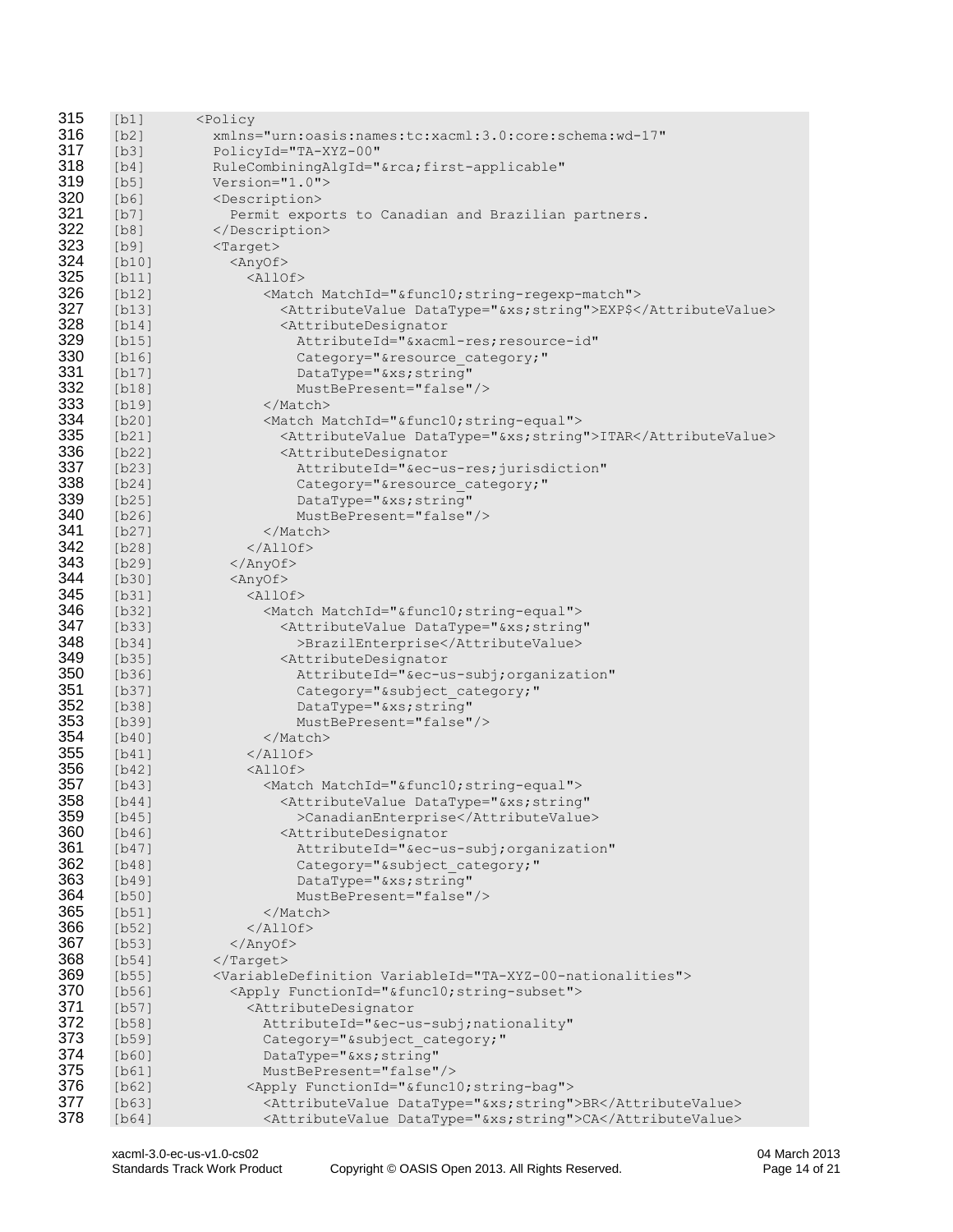| 379 | [b65]   | $\langle \text{Apply} \rangle$                                               |
|-----|---------|------------------------------------------------------------------------------|
| 380 | [b66]   | $\langle$ /Apply>                                                            |
| 381 | [b67]   |                                                                              |
| 382 | [b68]   | <rule effect="Permit" ruleid="permit-TA-XYZ-00"></rule>                      |
| 383 | [b69]   | $<$ Target>                                                                  |
| 384 | $[b70]$ | $\langle$ AnyOf>                                                             |
| 385 | [b71]   | $\langle \text{AllOf} \rangle$                                               |
| 386 | $[b72]$ | <match matchid="&amp;func10; string-equal"></match>                          |
| 387 | $[b73]$ | <attributevalue <="" datatype="&amp;xs; string" th=""></attributevalue>      |
| 388 | [b74]   | >VIII(h)                                                                     |
| 389 | $[b75]$ | <attributedesignator< th=""></attributedesignator<>                          |
| 390 | $[b76]$ | AttributeId="&ec-us-resusml"                                                 |
| 391 | [b77]   | Category="&resource category;"                                               |
| 392 | [b78]   | $DataType="&xs string"$                                                      |
| 393 | $[b79]$ | MustBePresent="false"/>                                                      |
| 394 | [b80]   |                                                                              |
| 395 | [b81]   | $\langle$ /AllOf>                                                            |
| 396 | [b82]   | $\langle$ /AnyOf>                                                            |
| 397 | [b83]   | $\langle$ Target>                                                            |
| 398 | [b84]   | <condition></condition>                                                      |
| 399 | [b85]   | <variablereference variableid="TA-XYZ-00-nationalities"></variablereference> |
| 400 | $[b86]$ |                                                                              |
| 401 | $[b87]$ | $\langle$ /Rule>                                                             |
| 402 | [b88]   |                                                                              |

- 403 [b10-b29] This policy applies to resources with resource-id ending in "EXP" that have jurisdiction equal to "ITAR".
- 405 [b30-b53] This policy applies to subjects who work for (have organization attribute) of "BrazilianEnterprise" or "CanadianEnterprise".
- 407 [b55-b67] Define a variable to test that all nationality values are in the set ("BR", "CA").
- 408 [b68-b87] Define a rule that permits access if the usml is "VIII(h)" and the subject's nationality values are all in the specified set.
- 410 NOTE: For correct evaluation, the request context must contain the complete set of 411 nationality values (including country of birth) for the subject.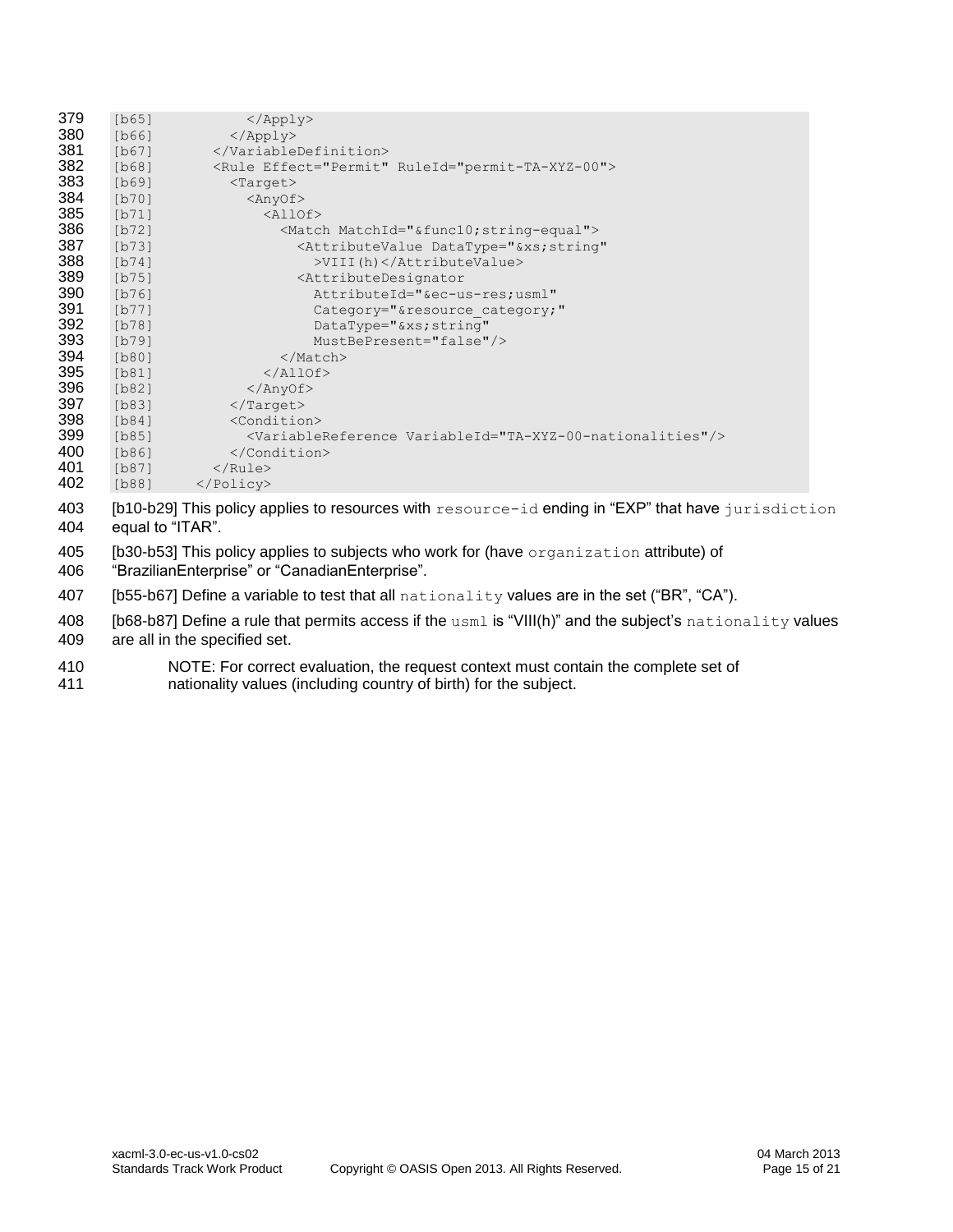# <span id="page-15-0"></span><sup>412</sup> **5 Conformance**

413 Conformance to this profile is defined for *policies* and *requests* generated and transmitted within and 414 between XACML systems.

# <span id="page-15-1"></span>415 **5.1 Attribute Identifiers**

416 Conformant XACML *policies* and *requests* SHALL use the attribute identifiers defined in Section 2 for 417 their specified purpose, and SHALL NOT use any other identifiers for the purposes defined by attributes

- 418 in this profile. The following table lists the attributes that must be supported.
- 419 Note: "M" is mandatory "O" is optional.
- 420

| Identifiers                                                     |   |
|-----------------------------------------------------------------|---|
| urn:oasis:names:tc:xacml:3.0:ec-us:resource:jurisdiction        | м |
| urn:oasis:names:tc:xacml:3.0:ec-us:resource:eccn                | м |
| urn:oasis:names:tc:xacml:3.0:ec-us:resource:usml                | м |
| urn:oasis:names:tc:xacml:3.0:ec-us:resource:authority-to-export | м |
| urn:oasis:names:tc:xacml:3.0:ec-us:resource:effective-date      | м |
| urn:oasis:names:tc:xacml:3.0:ec-us:resource:expiration-date     | м |
| urn:oasis:names:tc:xacml:3.0:ec-us:resource:work-effort         | м |
| urn:oasis:names:tc:xacml:3.0:ec-us:subject:nationality          | м |
| urn:oasis:names:tc:xacml:3.0:ec-us:subject:current-nationality  | м |
| urn:oasis:names:tc:xacml:3.0:ec-us:subject:organization         | м |
| urn:oasis:names:tc:xacml:3.0:ec-us:subject:us-person            | м |
| urn:oasis:names:tc:xacml:3.0:ec-us:subject:location             | м |

#### 421

# <span id="page-15-2"></span>422 **5.2 Attribute Values**

423 Conformant XACML *policies* and *requests* SHALL use attribute values in the specified range or patterns 424 as defined for each attribute in Section 2 (when a range or pattern is specified).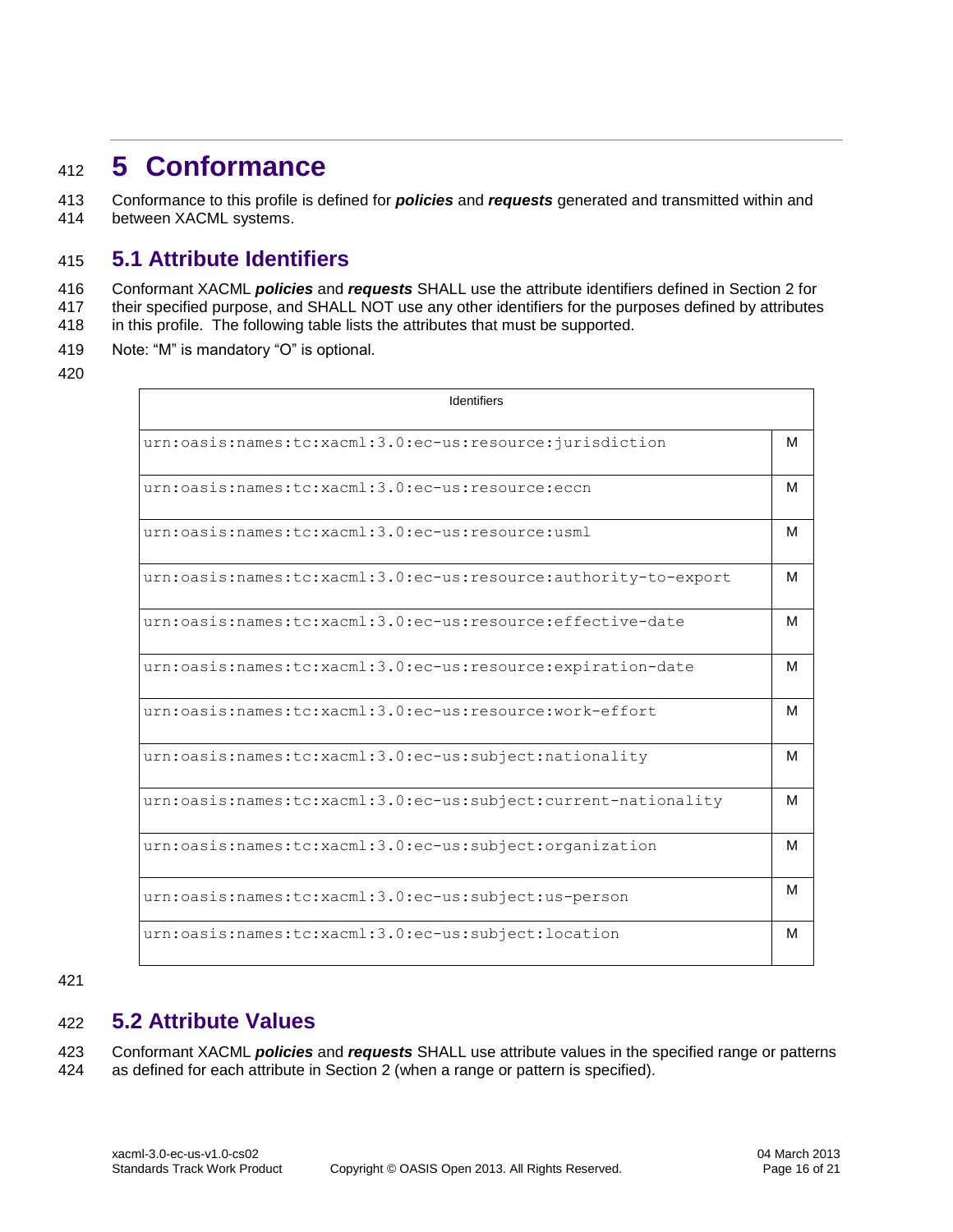- 425 NOTE: In order to process conformant XACML *policies* and *requests* correctly, *PIP* and
- 426 *PEP* modules may have to translate native data values into the datatypes and formats specified in this profile.
-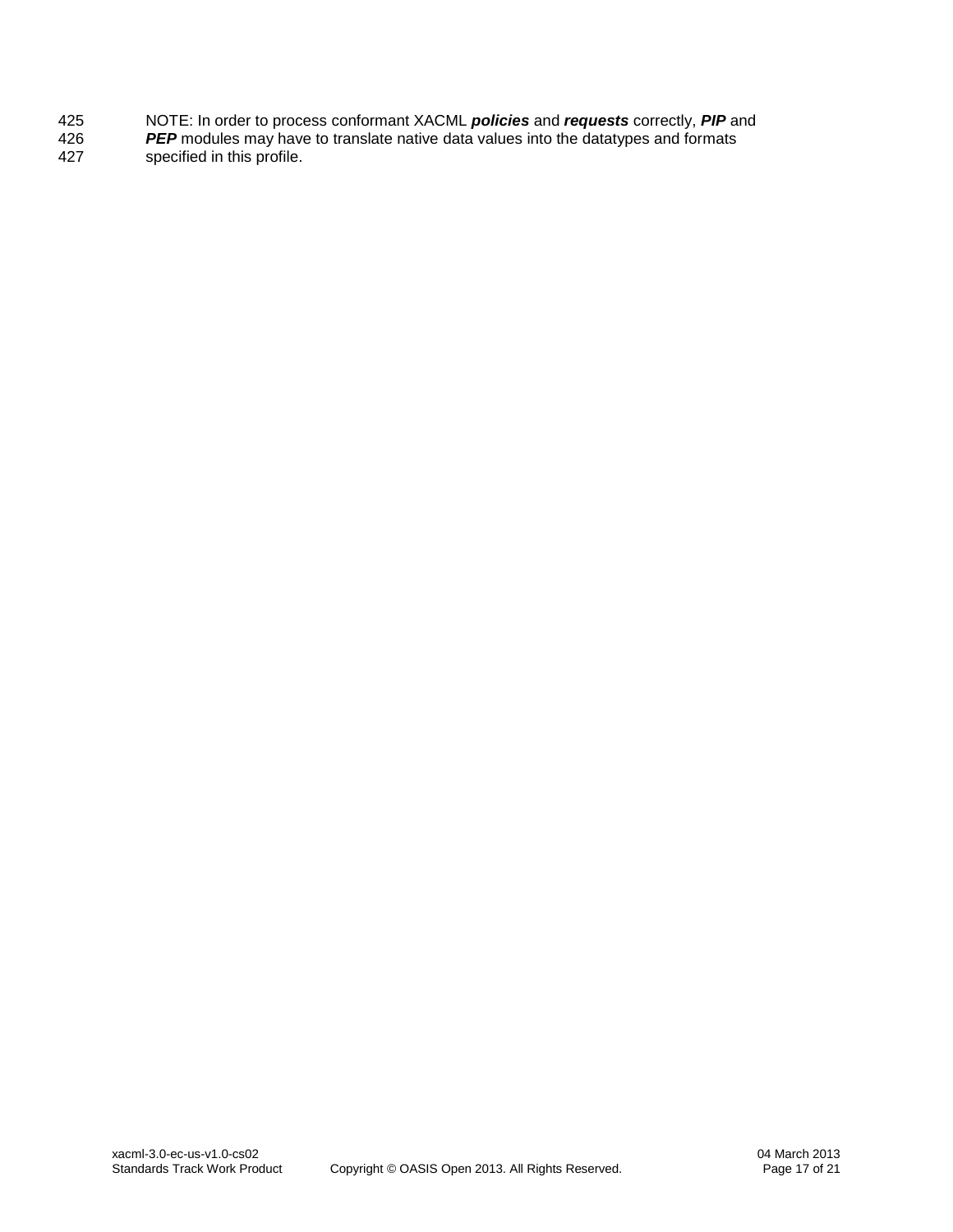# <span id="page-17-0"></span><sup>428</sup> **Appendix A. Acknowledgements**

429 The following individuals have participated in the creation of this specification and are gratefully 430 acknowledged: acknowledged:

# 431 **Participants:**

- John Tolbert, The Boeing Company
- 433 Paul Tyson, Bell Helicopter Textron<br>434 Richard Hill, The Boeing Company
- Richard Hill, The Boeing Company 435

### 436 **Committee members during profile development:**

| Person                  | Organization                           | Role                 |
|-------------------------|----------------------------------------|----------------------|
| David Brossard          | Axiomatics                             | <b>Voting Member</b> |
| Gerry Gebel             | Axiomatics                             | Member               |
| Srijith Nair            | Axiomatics                             | Member               |
| Erik Rissanen           | Axiomatics                             | <b>Voting Member</b> |
| <b>Richard Skedd</b>    | <b>BAE SYSTEMS plc</b>                 | Member               |
| Abbie Barbir            | <b>Bank of America</b>                 | Member               |
| Radu Marian             | <b>Bank of America</b>                 | Member               |
| Rakesh<br>Radhakrishnan | <b>Bank of America</b>                 | Member               |
| Paul Tyson              | <b>Bell Helicopter Textron</b><br>Inc. | <b>Voting Member</b> |
| Ronald Jacobson         | CA Technologies                        | Member               |
| Masum Hasan             | <b>Cisco Systems</b>                   | Member               |
| Anil Tappetla           | <b>Cisco Systems</b>                   | Member               |
| <b>Gareth Richards</b>  | <b>EMC</b>                             | Member               |
| Remon Sinnema           | <b>EMC</b>                             | <b>Voting Member</b> |
| <b>Matt Crooke</b>      | First Point Global Pty Ltd.            | Member               |
| Allan Foster            | Forgerock Inc.                         | Member               |
| Michiharu Kudo          | <b>IBM</b>                             | Member               |
| Sridhar Muppidi         | <b>IBM</b>                             | Member               |
| Vernon Murdoch          | <b>IBM</b>                             | Member               |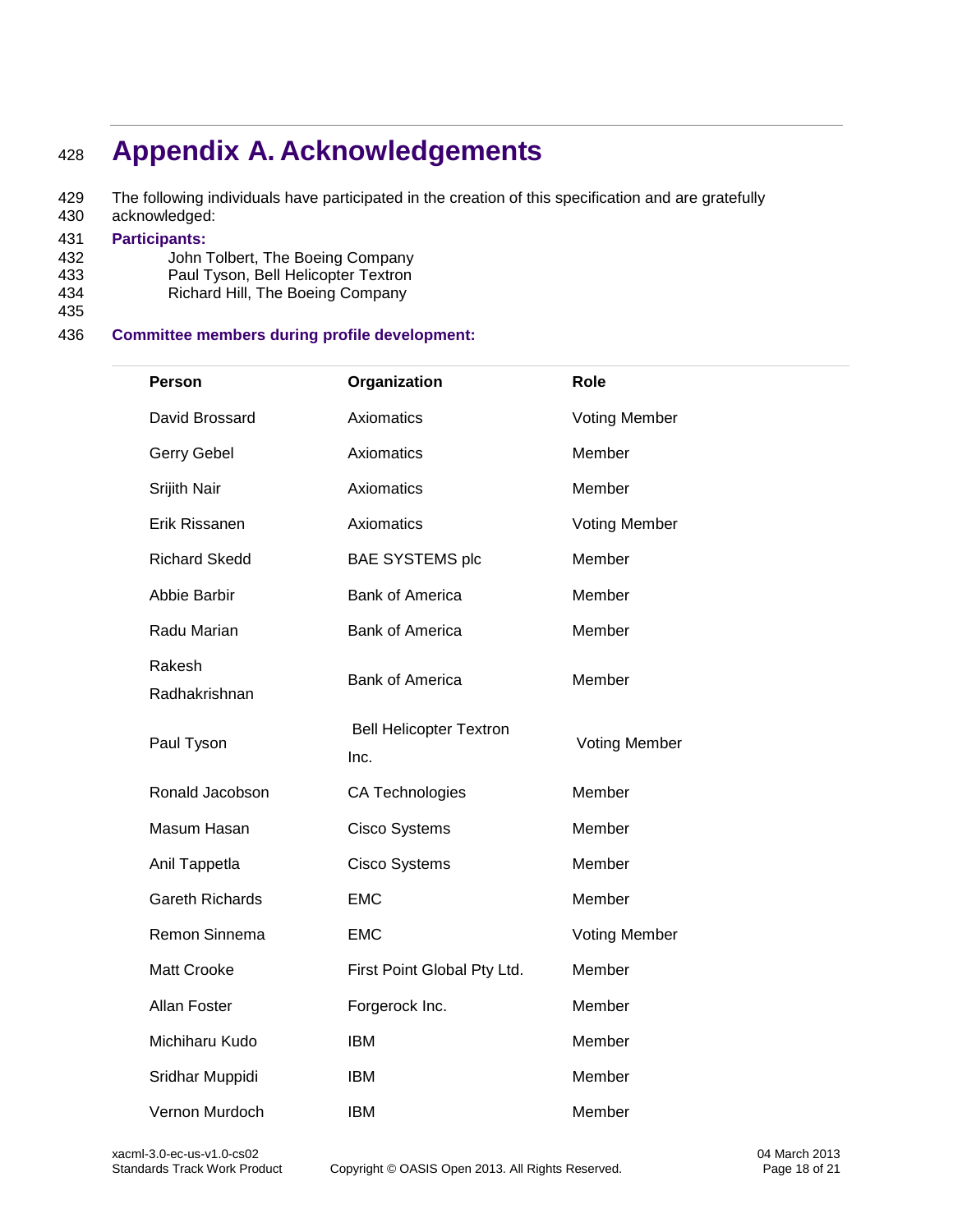| Nataraj Nagaratnam         | <b>IBM</b>                     | Member               |
|----------------------------|--------------------------------|----------------------|
| <b>Gregory Neven</b>       | <b>IBM</b>                     | Member               |
| <b>Franz-Stefan Preiss</b> | <b>IBM</b>                     | Member               |
| <b>Ron Williams</b>        | <b>IBM</b>                     | Member               |
| David Chadwick             | Individual                     | Member               |
| David Choy                 | Individual                     | Member               |
| <b>Bill Parducci</b>       | Individual                     | Chair                |
| <b>Richard Sand</b>        | Individual                     | Member               |
| Mike Schmidt               | Individual                     | Member               |
| David Staggs               | Jericho Systems                | <b>Voting Member</b> |
| Thomas Hardjono            | M.I.T.                         | Member               |
| Anthony Nadalin            | Microsoft                      | <b>Voting Member</b> |
| Andy Han                   | NextLabs, Inc.                 | Member               |
| Naomaru Itoi               | NextLabs, Inc.                 | Member               |
| Kamalendu Biswas           | Oracle                         | Member               |
| Willem de Pater            | Oracle                         | Member               |
| Subbu Devulapalli          | Oracle                         | Member               |
| <b>Rich Levinson</b>       | Oracle                         | Secretary            |
| <b>Hal Lockhart</b>        | Oracle                         | Chair                |
| Sid Mishra                 | Oracle                         | Member               |
| Prateek Mishra             | Oracle                         | Member               |
| Roger Wigenstam            | Oracle                         | Member               |
| YanJiong WANG              | Primeton Technologies,<br>Inc. | Member               |
| Danny Thorpe               | <b>Quest Software</b>          | <b>Voting Member</b> |
| Kenneth Peeples            | <b>Red Hat</b>                 | Member               |
| Anil Saldhana              | <b>Red Hat</b>                 | Member               |
| Darran Rolls               | SailPoint Technologies         | Member               |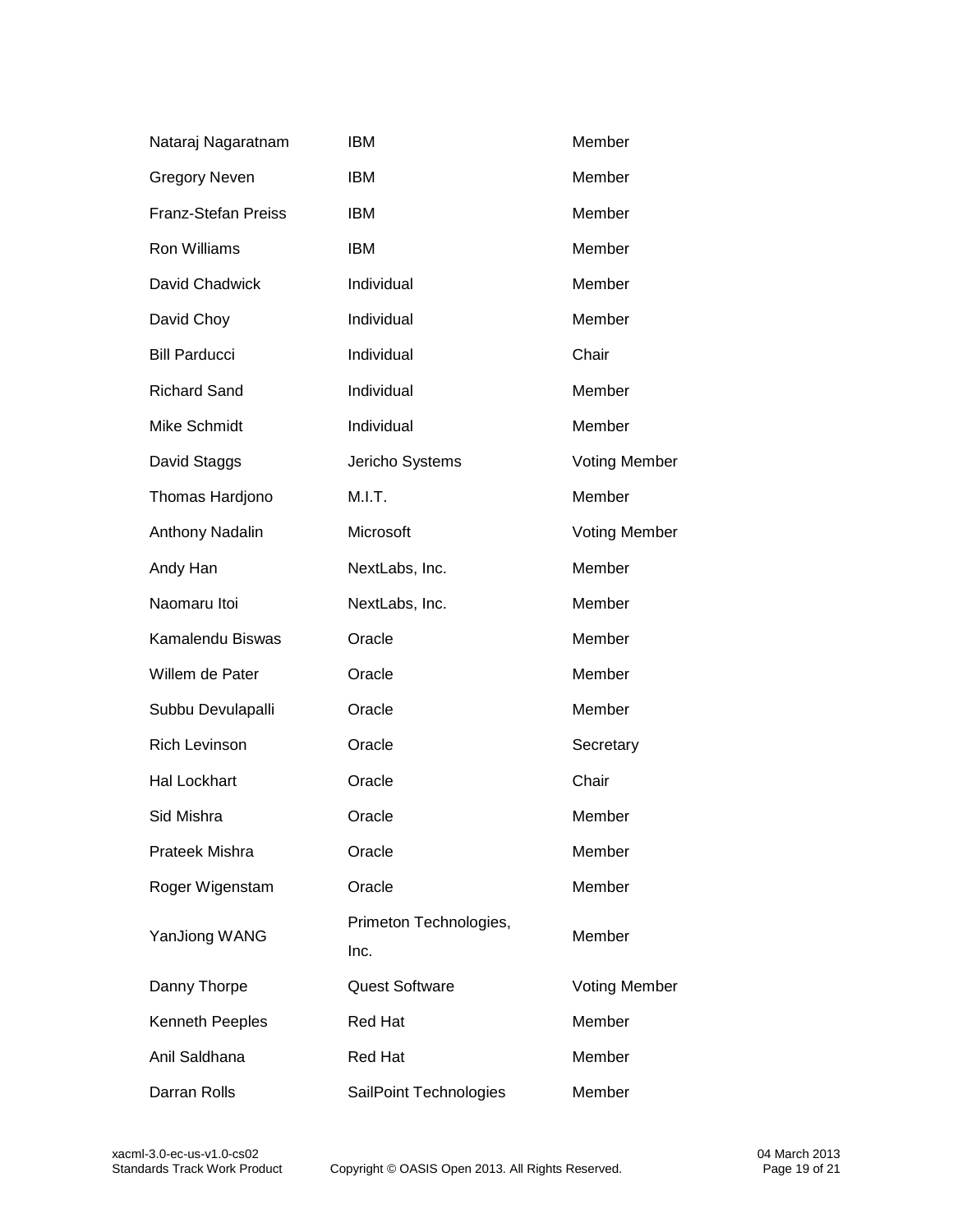| Jan Herrmann         | Member<br>Siemens AG                                                                             |                      |
|----------------------|--------------------------------------------------------------------------------------------------|----------------------|
| <b>Crystal Hayes</b> | The Boeing Company<br><b>Voting Member</b>                                                       |                      |
| <b>Richard Hill</b>  | The Boeing Company<br><b>Voting Member</b>                                                       |                      |
| John Tolbert         | The Boeing Company<br><b>Voting Member</b>                                                       |                      |
| Jean-Paul Buu-Sao    | <b>Transglobal Secure</b><br>Collaboration Participation,<br><b>Voting Member</b><br>Inc. (TSCP) |                      |
| <b>Martin Smith</b>  | US Department of<br>Member<br><b>Homeland Security</b>                                           |                      |
| John Davis           | <b>Veterans Health</b><br>Administration                                                         | <b>Voting Member</b> |
| Duane DeCouteau      | <b>Veterans Health</b><br>Administration                                                         | Member               |
| Mohammad Jafari      | <b>Veterans Health</b><br>Administration                                                         | <b>Voting Member</b> |
| Steven Legg          | <b>ViewDS</b>                                                                                    | <b>Voting Member</b> |
| Johann Nallathamby   | WSO <sub>2</sub>                                                                                 | Member               |
| Asela Pathberiya     | WSO <sub>2</sub><br>Member                                                                       |                      |
| Prabath Siriwardena  | WSO <sub>2</sub>                                                                                 | Member               |